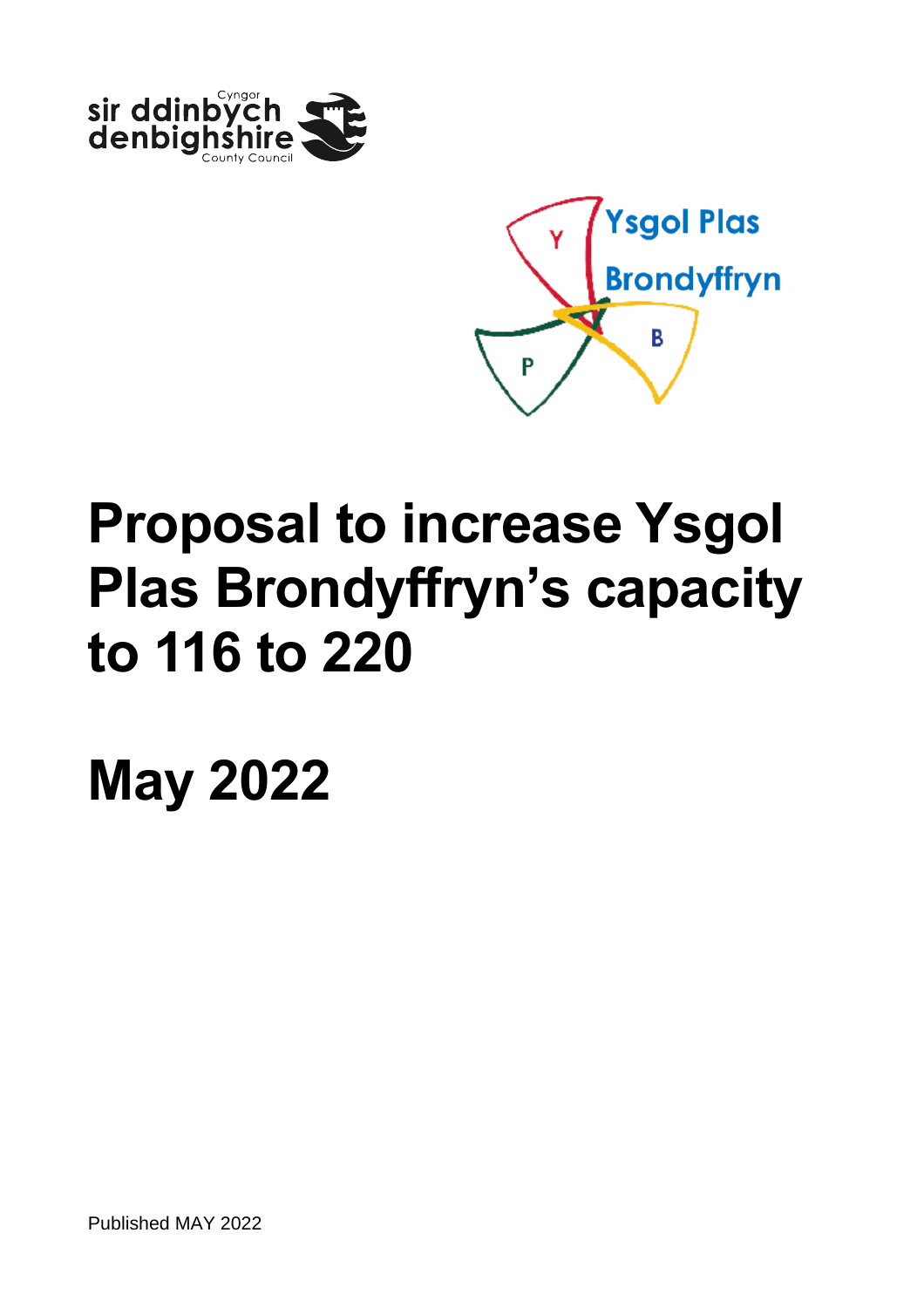### Contents

| Impact of the proposal on the quality and standards of education 16 |  |
|---------------------------------------------------------------------|--|
|                                                                     |  |
|                                                                     |  |
|                                                                     |  |
|                                                                     |  |
|                                                                     |  |
|                                                                     |  |
|                                                                     |  |
|                                                                     |  |
|                                                                     |  |
|                                                                     |  |
|                                                                     |  |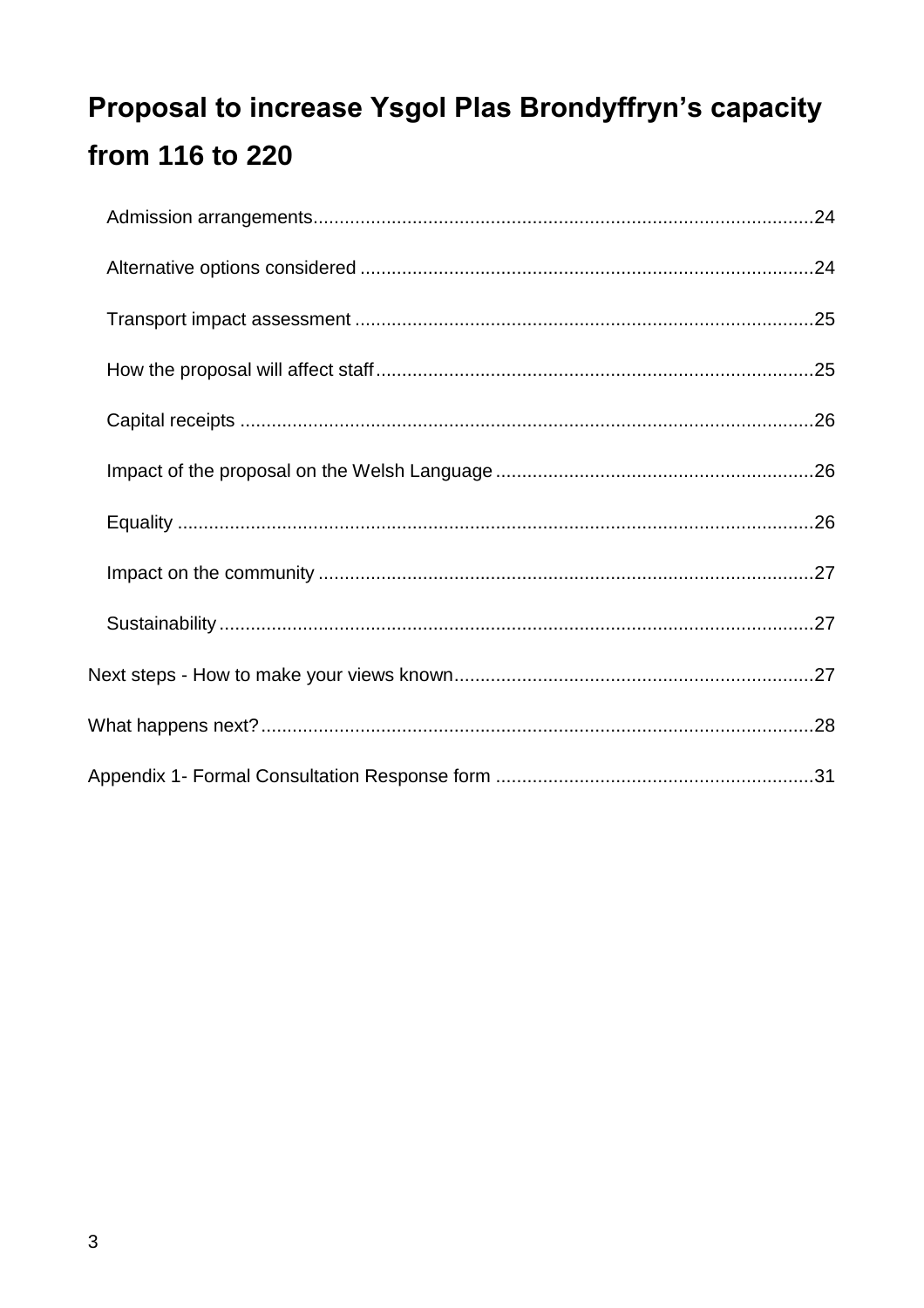### <span id="page-3-0"></span>**Introduction- Explanation of the Consultation Proposal**

This consultation is an opportunity for the local and wider community to learn about the proposal to increase Ysgol Plas Brondyffryn's capacity from 116 to 220. The school would move into a brand new purpose built facility in the town of Denbigh to accommodate the increase.

This consultation document sets out the information which consultees will need to consider to take part fully in the consultation process. This process follows regulatory guidance as set out in the School Organisation Code 2018.

To request a hard copy of the consultation document please email [modernisingeducation@denbighshire.gov.uk](mailto:modernisingeducation@denbighshire.gov.uk)

The consultation period commences on **17th May 2022** and ends on **27th June 2022**.

#### **The Consultation**

This consultation proposal has been produced containing information set out in the Welsh Government Guidance and sets out the information people will need to participate in the consultation process.

The Local Authority wish to seek the views of all those with a likely interest in any change to Ysgol Plas Brondyffryn. It is important that all views can be taken into account before a decision is made.

A supplementary version of this formal consultation proposal has been produced for and made available to children and young people who are likely to be affected by the current proposal. The supplementary version has been written specifically to enable children and young people to understand better and engage with the formal consultation.

### <span id="page-3-1"></span>**The Consultation Process**

The consultation process will follow the guidelines outlined by the Welsh Government as stated in the School Organisation Code (2018).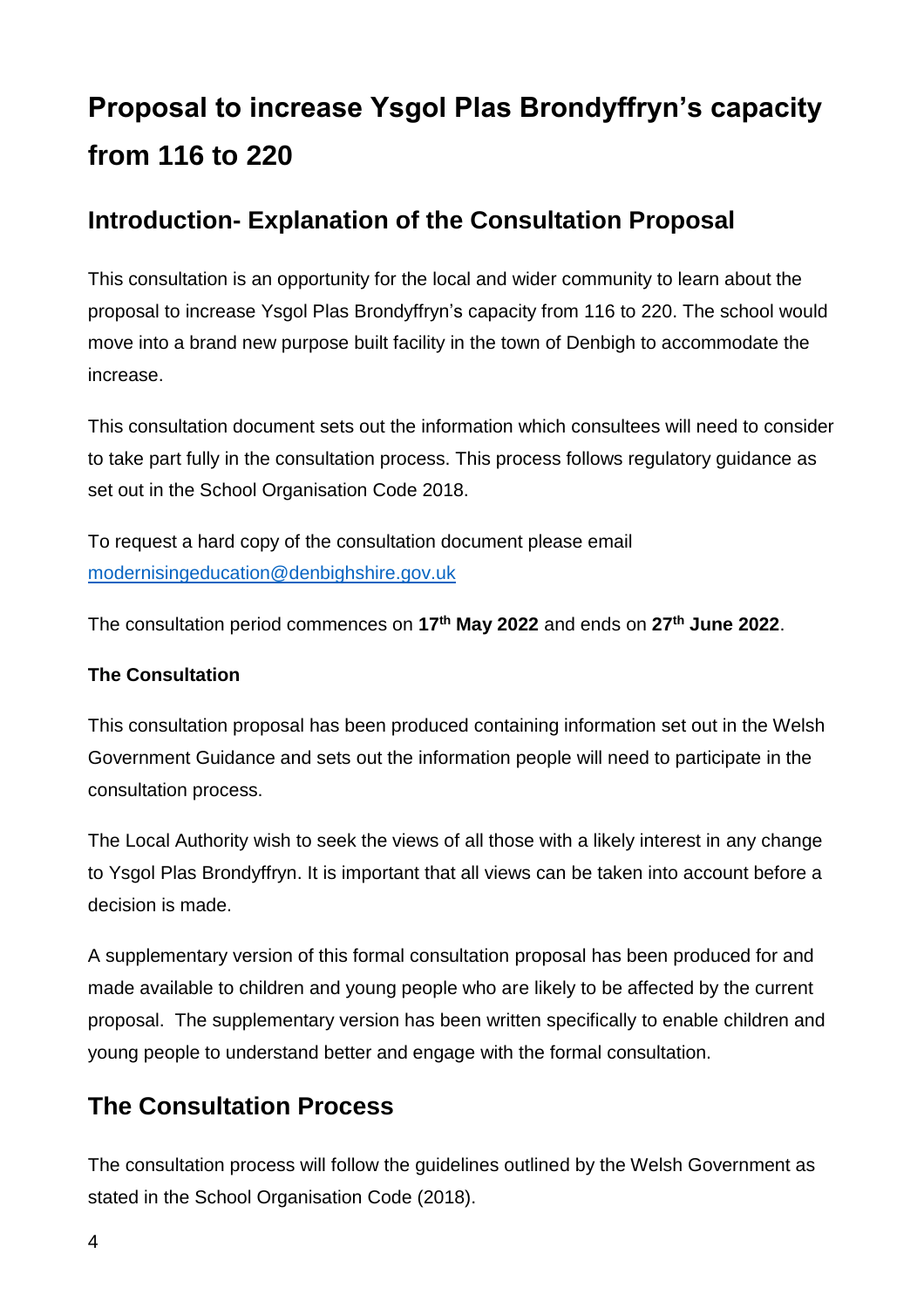#### **Who will be consulted?**

This document will be sent to the following:

| All staff- teaching and ancillary- Ysgol<br>Plas Brondyffryn             | <b>Welsh Ministers</b>                                                |
|--------------------------------------------------------------------------|-----------------------------------------------------------------------|
| Parents/ Guardians and Governors at<br>Ysgol Plas Brondyffryn            | Assembly Member (AM)/ Regional<br>Members/ Members of Parliament (MP) |
| All schools within Denbighshire-<br>headteachers and Chairs of Governors | <b>SEN Partners</b>                                                   |
| All North Wales Local Authorities                                        | Estyn                                                                 |
| The Church in Wales and Roman<br><b>Catholic Diocesan Authority</b>      | All relevant unions                                                   |
| <b>Regional Education Consortium</b>                                     | <b>Police and Crime Commissioner</b>                                  |
| <b>Local Communities First Partnership</b>                               | Relevant Health bodies with an interest                               |
| Denbigh Town Council                                                     | <b>All Councillors</b>                                                |

#### **Consultation Period**

The consultation period for this proposal starts on **17th May 2022** and ends on **27th June 2022.**

The consultation document will be published on the Denbighshire County Council website at: <https://countyconversation.denbighshire.gov.uk/project/680>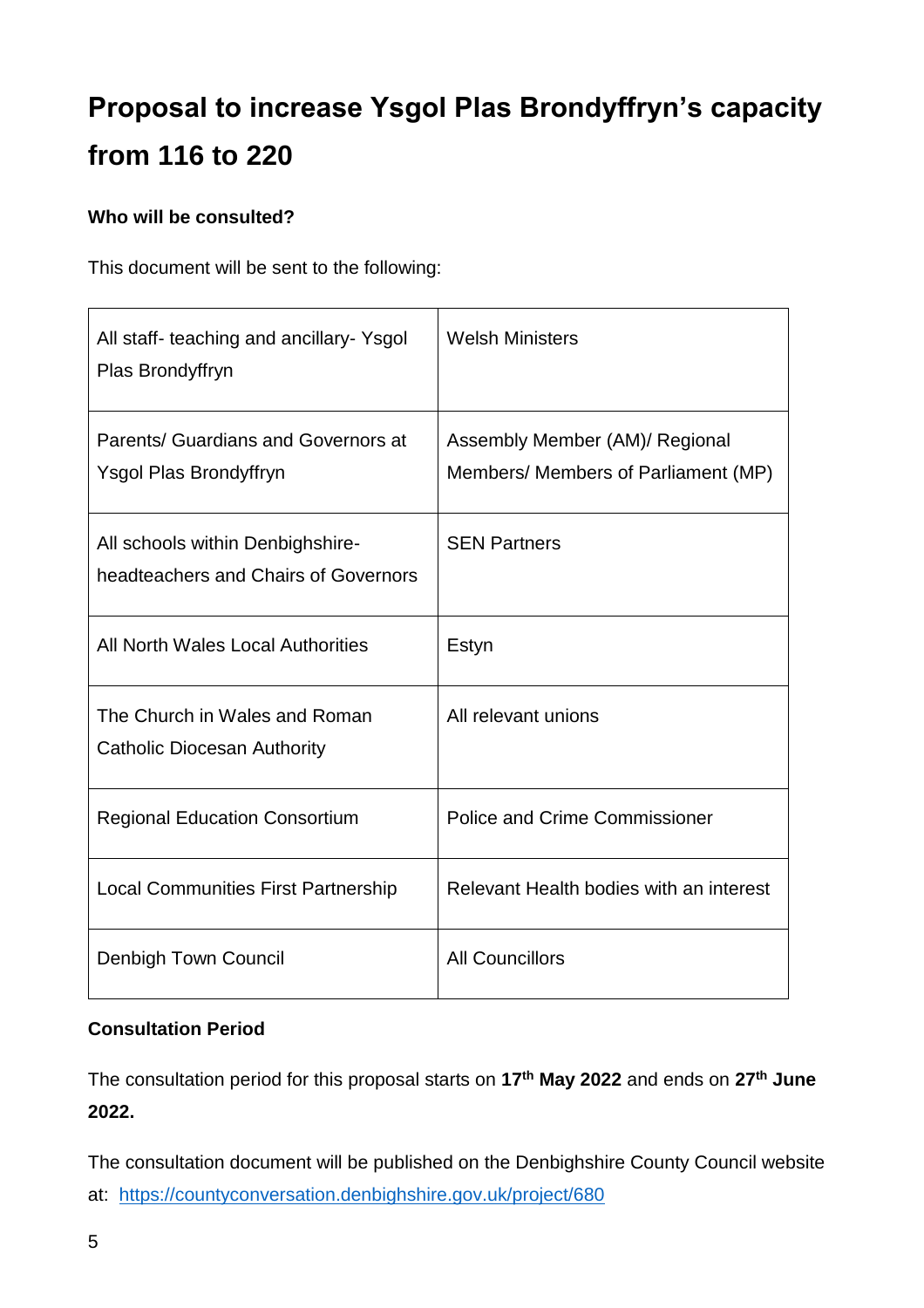#### **Considering your views:**

You can respond to this consultation by completing the response form- Appendix A.

Please address all responses to:

Email- [modernisingeducation@denbighshire.gov.uk](mailto:modernisingeducation@denbighshire.gov.uk)

Post- Modernising Education, Denbighshire County Council, PO Box 62, Ruthin, LL15 9AZ

NOTE- All responses must arrive no later than midnight on **Monday 27th June 2022.**

Due to the volume of responses that are received when consulting on options we will not be able to acknowledge written responses nor enter into correspondence with interested parties either during or after the consultation period.

**Your comments however will be considered and responded to via the publication of a post consultation report.** 

#### **Meetings**

We will also hold information sessions for parents and any other interested parties during the consultation period. These will be 10 minute sessions which will be arranged by appointment only and will be held online via Zoom or Teams or alternatively via telephone conference.

At these sessions you will be able to talk to representatives of the school and Denbighshire County Council who will be available to answer your questions. They will be held on **Tuesday 24th May between 4-7pm**- Please email [modernisingeducation@denbighshire.gov.uk](mailto:modernisingeducation@denbighshire.gov.uk) to book an appointment.

#### **Consultation with Children and Young people**

There will be an opportunity for the pupils at Ysgol Plas Brondyffryn to participate in the consultation process during a session which will be conducted at the school.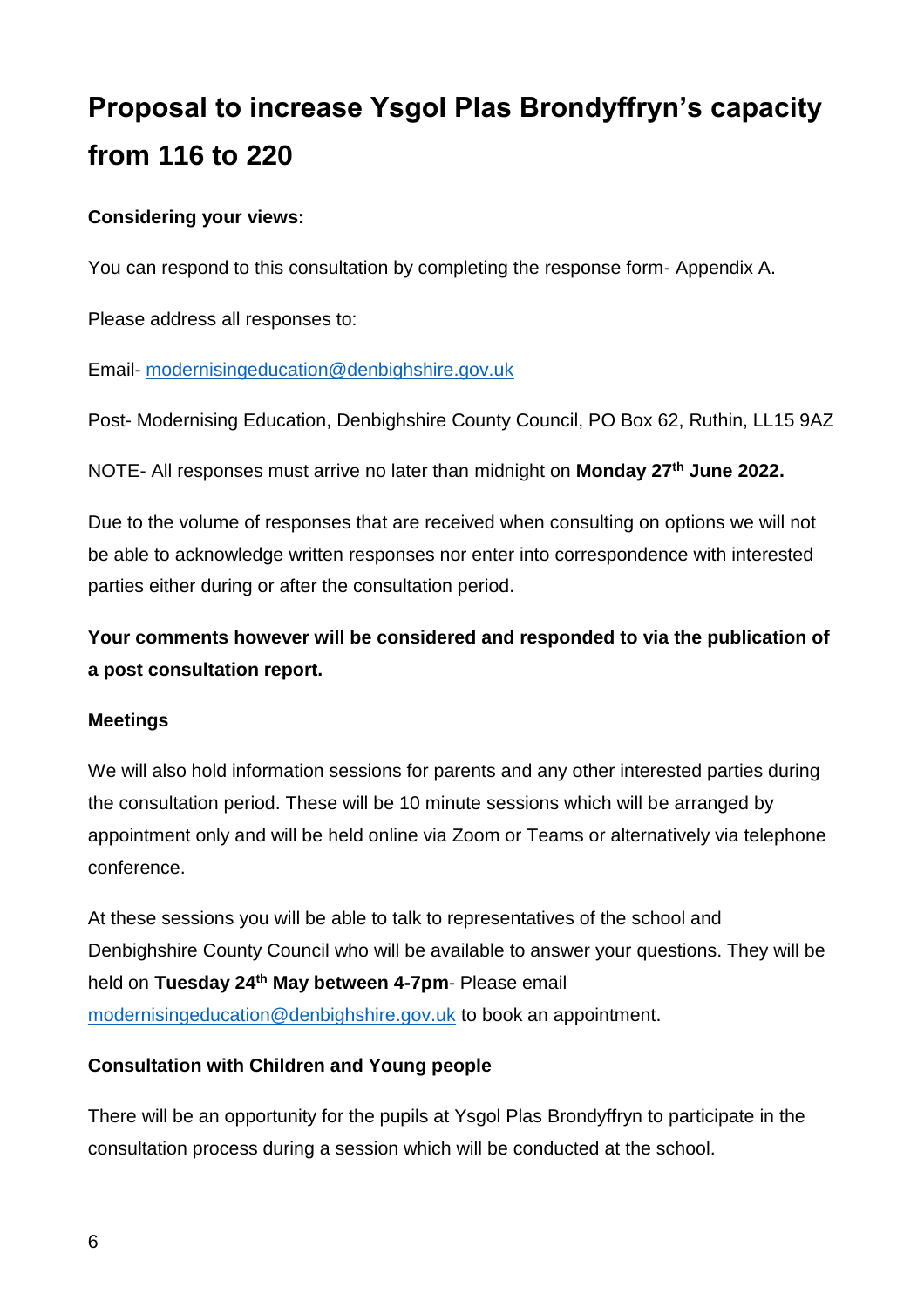#### **Timetable**

|                                                         | <b>Date</b>     |
|---------------------------------------------------------|-----------------|
| <b>Formal Consultation period</b>                       | May/ June 22    |
| Cabinet- to agree to publish Statutory Notice           | September 22    |
| <b>Statutory Notice Period</b>                          | October 22      |
| Cabinet-Objection report- decision<br>determined        | November 22     |
| <b>Submit Full Business Case to Welsh</b><br>Government | November 22     |
| Construction-subject to all approvals                   | Feb 23- Sept 24 |
| Implementation of the Proposal                          | September 2024  |

### <span id="page-6-0"></span>**School (s) affected by this proposal**

**School Name:** Ysgol Plas Brondyffryn

**School Location:** 4 locations in Denbigh:

Primary Site- LL16 3DP

Secondary site- LL16 3DR

Ty'r Ysgol- LL16 4ST

Residential- Gerddi Glasfryn, LL116 4ST

**County:** Denbighshire

**Age Range:** 3-19

### **School Category ( Community, Voluntary Aided, Voluntary Controlled, Special):**

Special School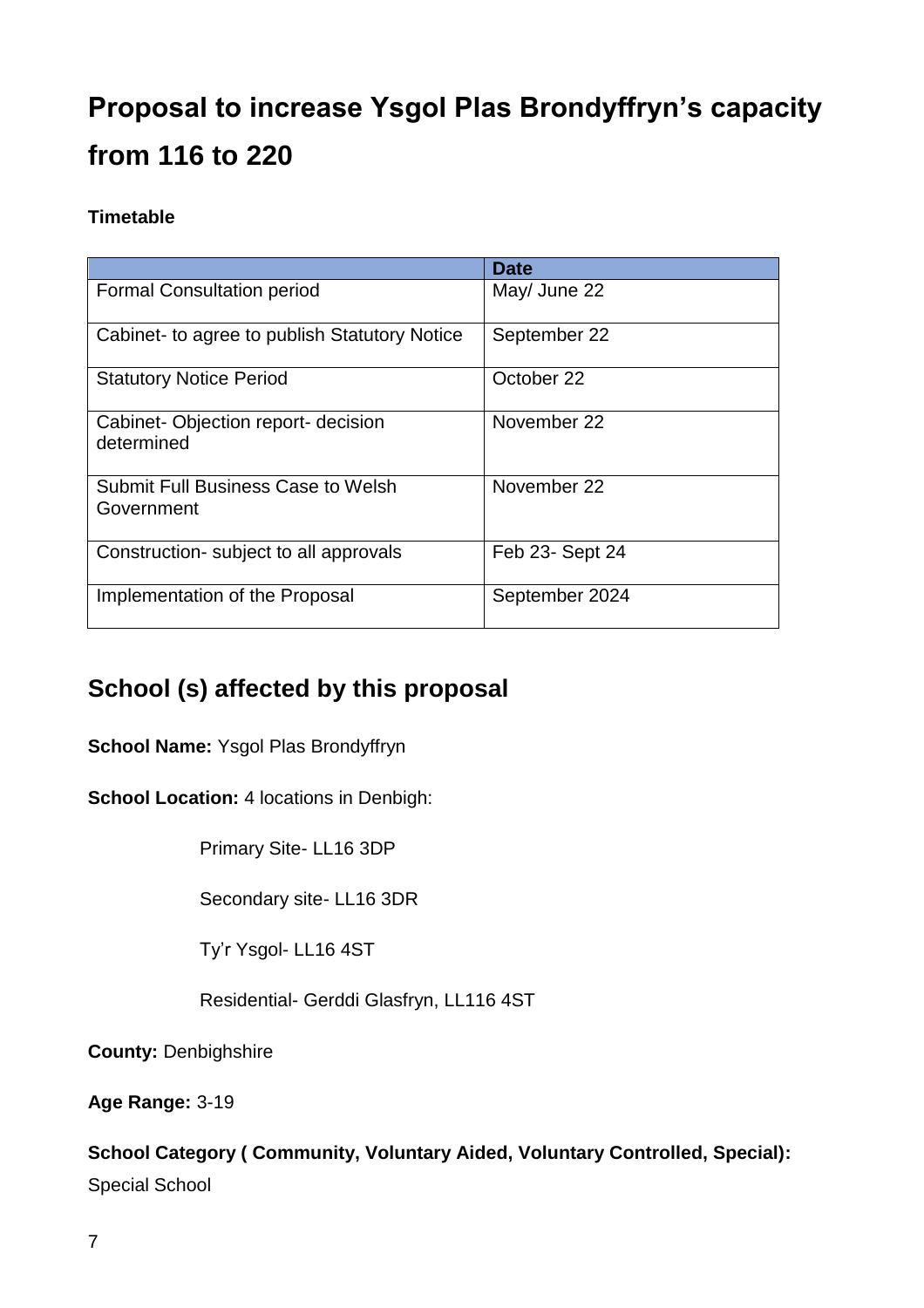**Number of pupils on roll:**

| <b>Jan 2021</b> | <b>Jan 2020</b> | <b>Jan 2019</b> | <b>Jan 2018</b> | <b>Jan 2017</b> |
|-----------------|-----------------|-----------------|-----------------|-----------------|
| 137             | 137             | 133             | 140             | 128             |

**Pupil Projections:** Jan 2023- Jan 2027- N/A

**Capacity:** 116

**Cost per pupil (2021-22): £23,957**

**School Budget (2021-22) : £3.3m**

**Estyn Inspection Result:** <https://www.estyn.gov.wales/provider/6637010>

**School Categorisation (2019) :** Yellow

**Building Condition Category:** Primary- B

Secondary- B

Ty'r Ysgol- B

#### **Estyn Inspections**

The most recent Estyn inspection for Ysgol Plas Brondyffryn took place in July 2016.

The full report can be accessed online at:

<https://www.estyn.gov.wales/provider/6637010>

During each inspection, inspectors aim to answer 3 key questions:

How good are the outcomes?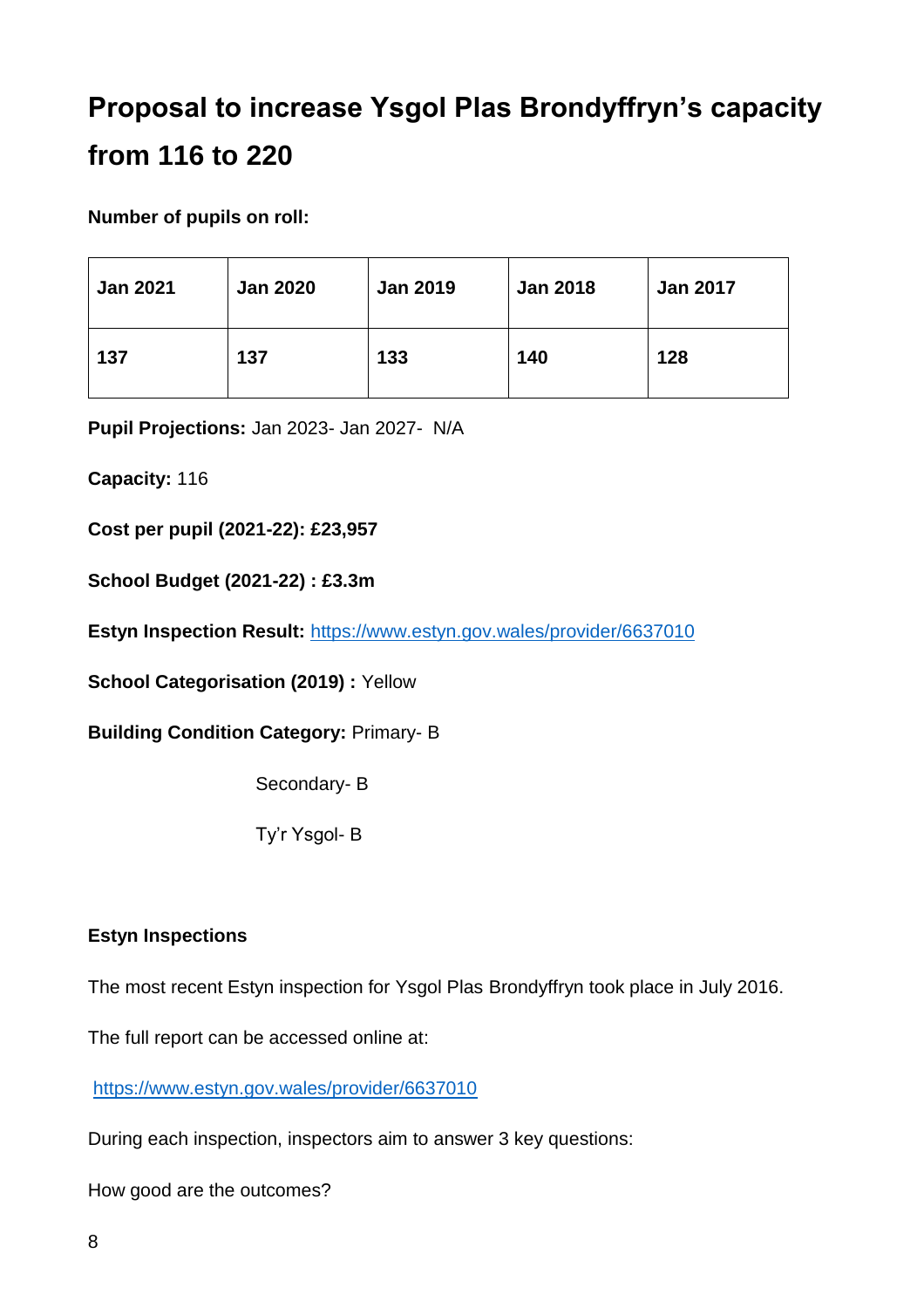How good is provision?

How good are leadership and management?

In these evaluations there is a 4 point scale:

| <b>Judgement</b> | What the judgement means                                                      |
|------------------|-------------------------------------------------------------------------------|
| Excellent        | Many strengths, including significant<br>examples of sector- leading practice |
| Good             | Many strengths and no important areas<br>requiring significant improvement    |
| Adequate         | Strengths outweigh areas for<br>improvement                                   |
| Unsatisfactory   | Important areas for improvement<br>outweigh strengths                         |

The inspection judgements for Ysgol Plas Brondyffryn are shown below:

| <b>Inspection Area</b>                        | Judgement |
|-----------------------------------------------|-----------|
| 1. How good are the outcomes?                 | Good      |
| 2. How good is provision?                     | Good      |
| 3. How good are leadership and<br>management? | Good      |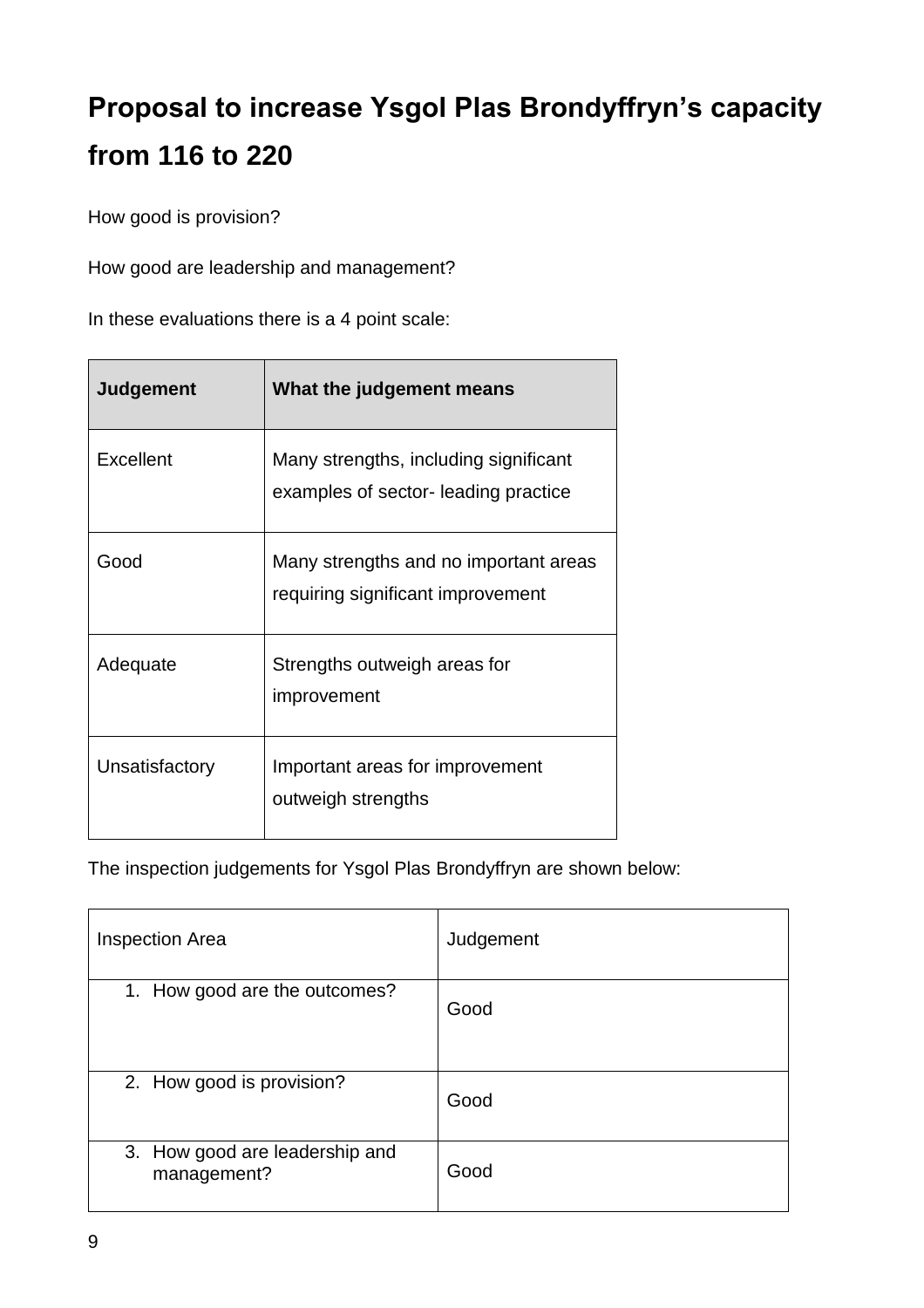### <span id="page-9-0"></span>**The Proposal- Why are we proposing the changes?**

The proposal is to increase the capacity at Ysgol Plas Brondyffryn from 116 to 220. The school would move into a brand new purpose built facility in the town of Denbigh to accommodate the increase.

### **This proposal does not include the residential provision- Gerddi Glasfryn. This provision will still be accessible to Ysgol Plas Brondyffryn pupils.**

The proposed site is on an existing sports field located along Ystrad Road, Denbigh, adjacent to Denbigh Leisure Centre.



The site is in the ownership of Denbighshire County Council and its currently part of the Denbigh High site. Discussions will take place in parallel with this project with Denbigh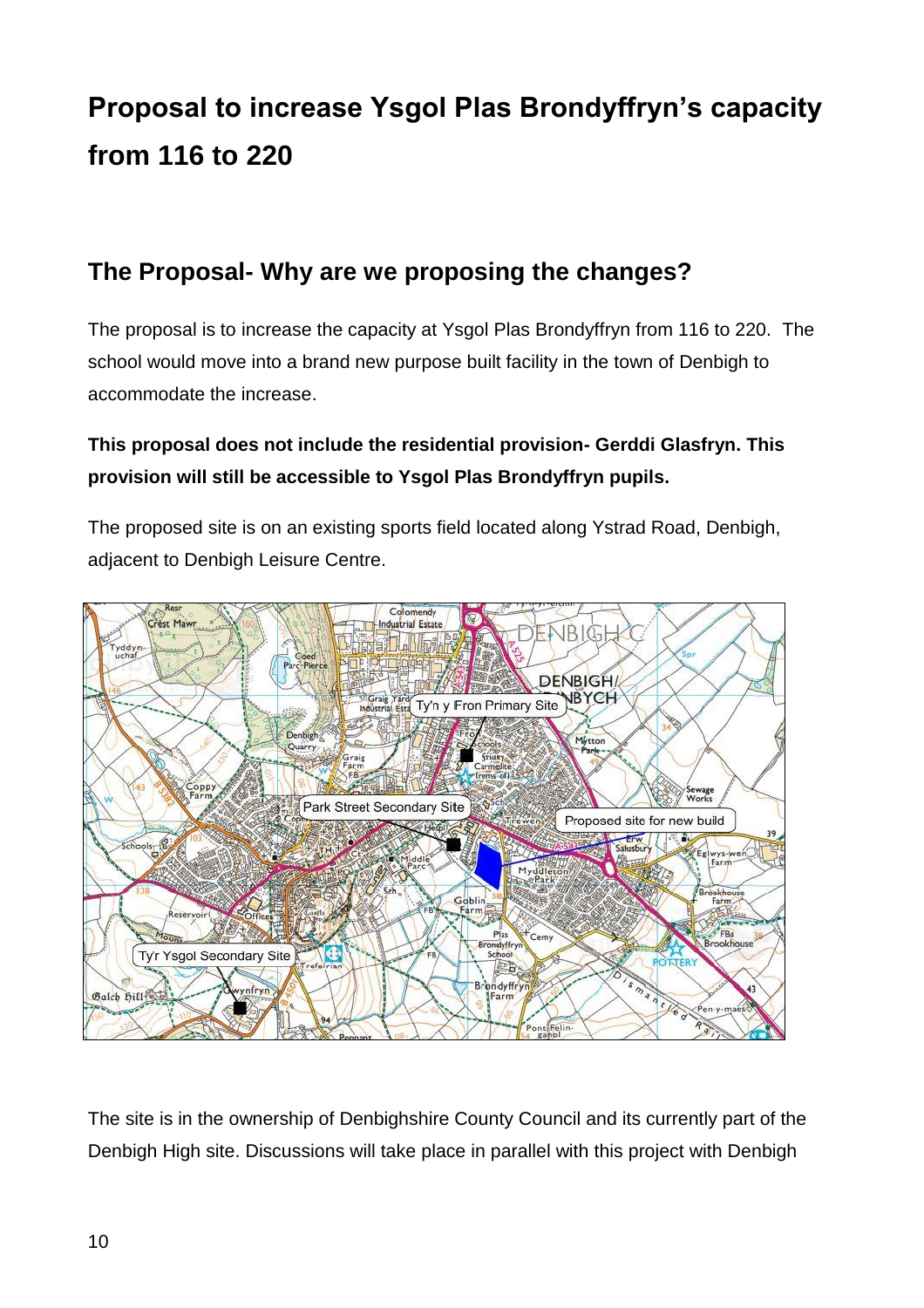High regarding the implications for the school for this change of use. This is also subject to planning permission.

#### <span id="page-10-0"></span>**Background**

Ysgol Plas Brondyffryn is a Local Authority maintained co-educational special school for pupils with Autism Spectrum Condition (ASC) and associated learning difficulties from the age of 3 to 19. Ysgol Plas Brondyffryn was initially established as a provision based at Plas Brondyffryn Hall, a 19<sup>th</sup> century property in Denbigh. Increased demand for provision in the early 2000's saw the school leave this facility and establish bases adjoining Ysgol Frongoch and Denbigh High for primary and secondary provision. To support this the Council entered into a long lease for the Gwynfryn site with the Welsh Government, formerly part of the North Wales Hospital Site for residential and high end need provision.

All pupils admitted to the school have a Statement of Special Educational Need indicating autism as the prime need. The school has always been seen as a provision which caters for pupils from across Denbighshire and beyond with pupils from Flintshire, Wrexham and Gwynedd receiving education from the provision.

Ysgol Plas Brondyffryn is currently located in Denbigh over 4 sites- the primary offer is at Ty'n Fron, secondary at Park Street, the more complex need pupils at Ty'r Ysgol and the residential provision at Gerddi Glasfryn.

Pupils and staff from each site rarely come together and these sites operate individually.

Capacity at a special school is always difficult to determine as it depends on pupil needs, which can vary greatly. The nominal capacity at the school is 116, the school currently has 136 pupils on roll (September 2021 numbers).

As the table below shows the school have been over capacity for the last 6 years: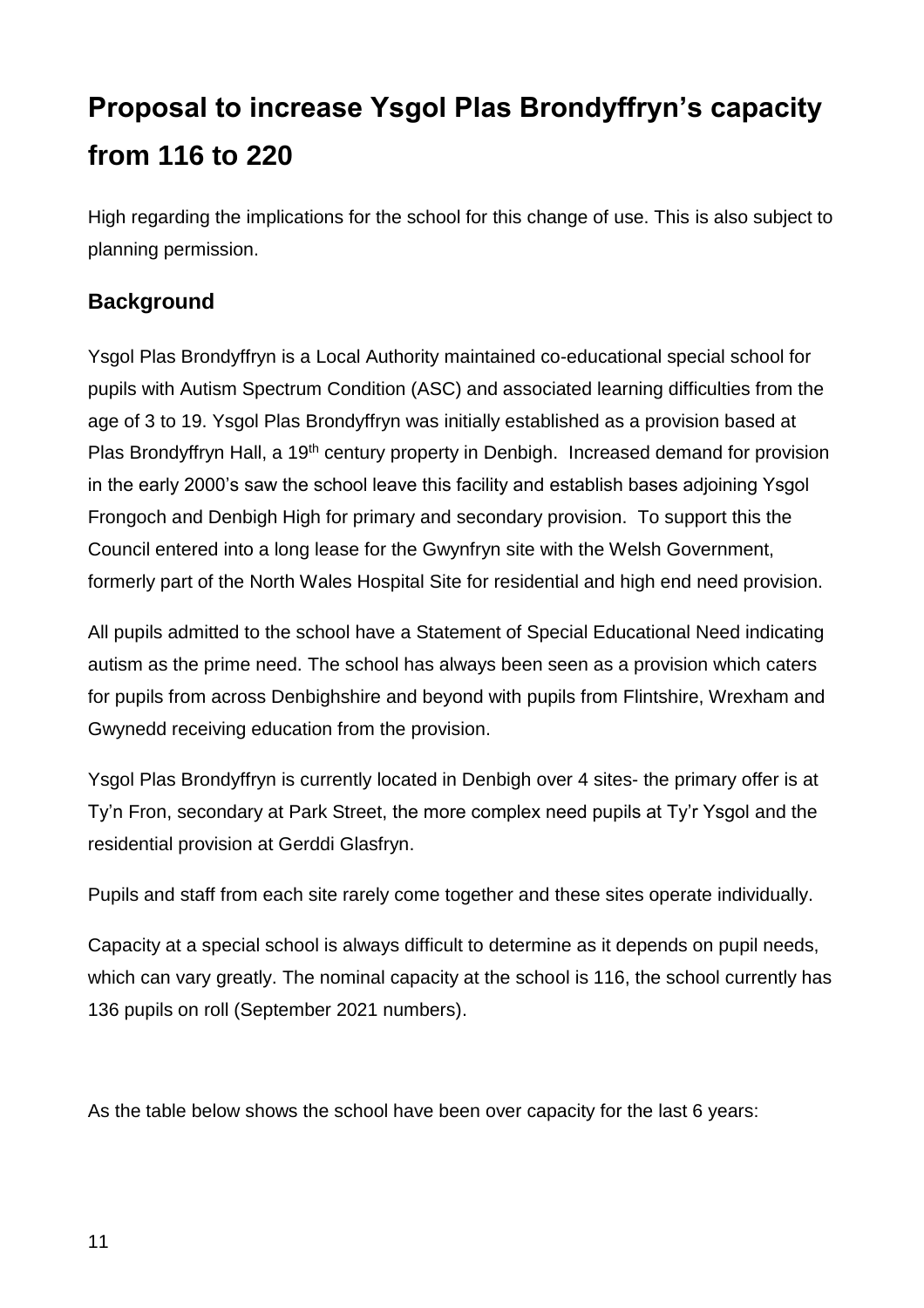| Year                    |     | Jan 16   Jan 17   Jan 18 |     | Jan 19   Jan 20   Jan 21 |     |     |
|-------------------------|-----|--------------------------|-----|--------------------------|-----|-----|
| Pupil<br><b>Numbers</b> | 124 | 128                      | 140 | 133                      | 137 | 137 |

The school currently have 10 pupils on a waiting list, with a possible further 10 that will need to access a place at the school very soon.

The Covid pandemic has impacted on the number of assessments that have been undertaken. Currently there are 63 pupils awaiting assessments. Based on previous trends this would take the number of pupils eligible to attend the school close to 180 pupils.

The impact of the pandemic is yet to be fully realised, however the Local Authority believe that demand for these types of places will increase over the next few years and therefore the 220 proposed capacity in the new building, which will open late 2024, is reasonable.

### <span id="page-11-0"></span>**Rationale for Change**

The aim of this project, as well as to increase the schools capacity, is to bring all learners and staff on one site in a new purpose built facility.

This proposal will see a new building erected on the playing fields at Denbigh High Schoolsubject to planning and funding approval. This will allow for the existing sites to be vacated and allow all learners to be based on a single site rather than the three currently utilised.

The new facility will create an improved, high quality, flexible learning environment to enable the school to deliver the changing curriculum requirements to meet the needs of the pupils and help them to reach their full potential. The project will improve the overall financial stability for the school in regards to all pupils on the same site rather than 3 separate ones. As stated the proposal does not include the residential provision- Gerddi Glasfryn. This provision will still be accessible to Ysgol Plas Brondyffryn pupils.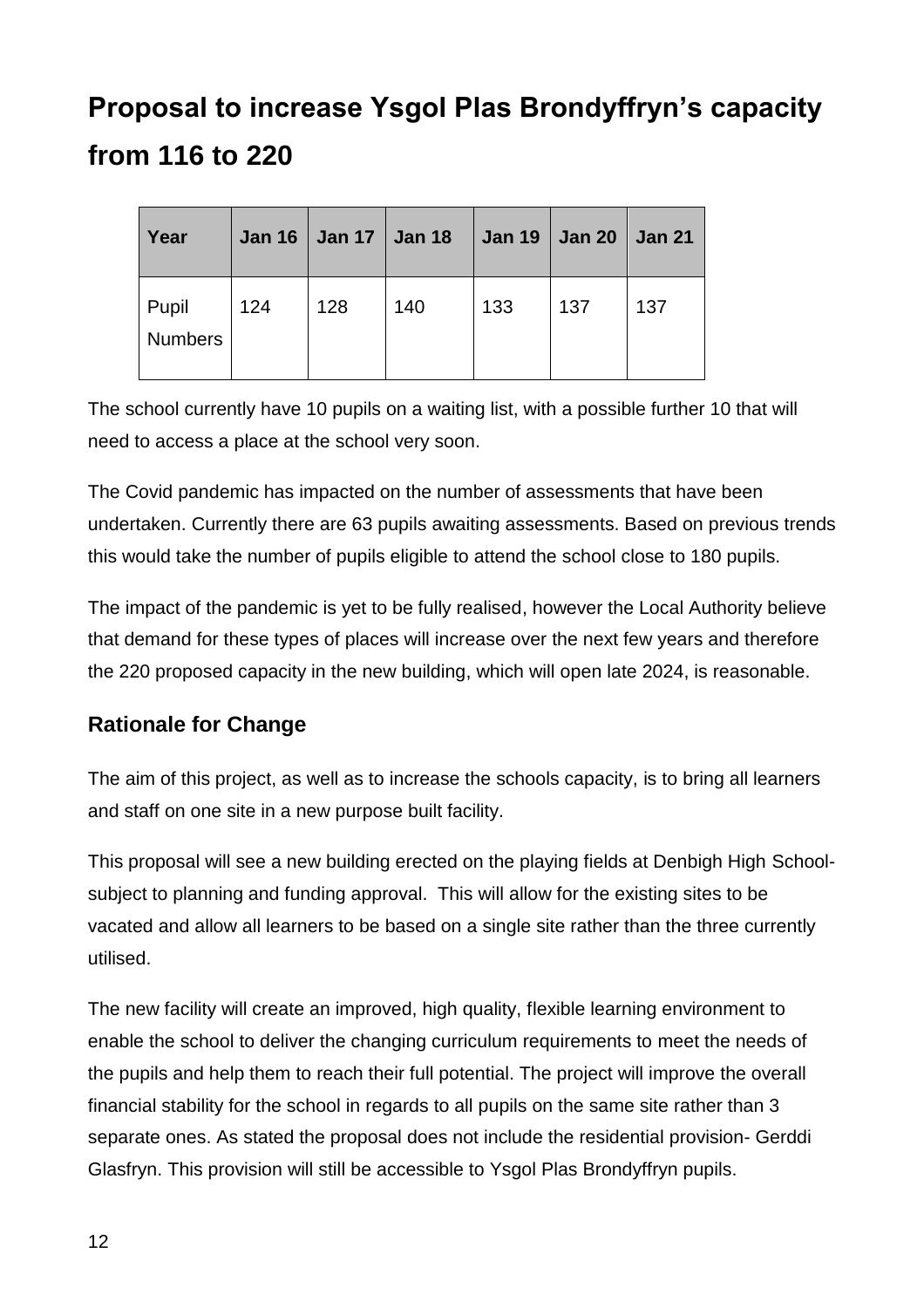The project will create the opportunity to develop excellent purpose built facilities which will improve the educational experience of children at the school. The project will also explore Post 16 delivery and what facilities these could bring to the pupils and the wider community e.g. a café.

The new school will have the following benefits:

- $\bullet$  Increase places available for pupils in the area with ASC;
- 21<sup>st</sup> Century school facilities to meet the needs of children with ASC;
- Better learning environment and facilities such as sensory rooms, specialist therapy rooms etc.
- More space and better play provision;
- Better provision for teaching young people life and vocational skills;
- Remove the requirement for staff and pupils to move between sites.

#### <span id="page-12-0"></span>**Evaluation of Present Arrangements**

Currently the school is over 4 sites:

- Primary department- opened in September 2006 and caters for pupils age 3 to 11,
- Secondary department- opened in November 2004, and caters for pupils aged 11 to 19,
- Ty'r Ysgol- Secondary pupils and post-16 pupils with more complex needs.
- Gerddi Glasfryn- Residential provision- this is not part of this proposal- pupils from the school will still be able to access this provision.

#### **Primary**

Currently the primary site of the school is located in Denbigh next to Ysgol Frongoch primary school. A 2020 Condition survey states that this site is classed as a B-Satisfactory. Overall the site is in satisfactory condition, however there are areas that require attention to upgrade or improve.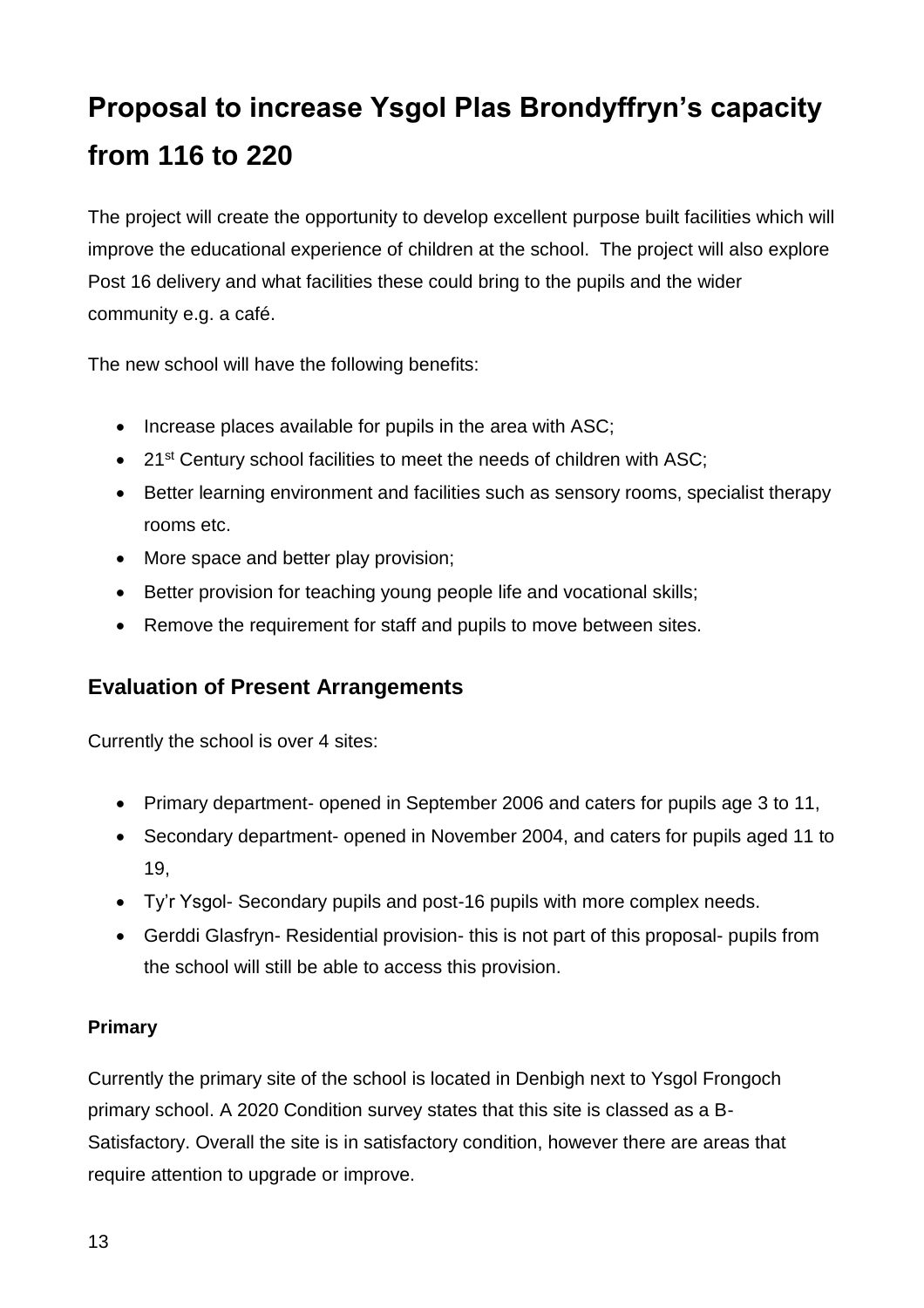There are a number of issues with the site- this includes some classrooms being too small for the number of pupils in them. Due to the increase in pupil numbers the computer room is now a classroom and there are few resource rooms for pupils to utilise. There are no breakout areas for pupils who require a more individual approach or may require short periods of time away from the full group.

In many of the classrooms there are distractions- clutter due to the lack of storage and sinks which are visible. There is only 1 de-escalation room which does not have an assistance alarm fitted. The soft play room is very important to the school however it is now too small for their requirements.

The school shares the canteen / hall with Ysgol Frongoch. This hall is used for PE and dining. Due to the layout and the acoustics of the hall, even before the Covid pandemic, few pupils felt comfortable enough to eat in here and many pupils eat lunch in their classrooms. The sharing of this facility also means that pupils at the school have the later timeslot to eat- this is around 1 o'clock. Given that many pupils travel to the school on school transport and therefore leave their homes early, this timeslot is far from ideal.

In terms of using the hall for PE pupils do not enjoy this space- as well as the poor acoustics there is also a big column in the middle of the hall which can make certain games problematic.

Externally there is a lack of shelters outside to protect from rain and sun. A number of foundation phase classrooms do have direct access to the external area, however the external space is very limited and not ideal.

#### **Secondary**

The secondary section of the school is located next to Denbigh High school. A 2020 Condition survey states that this site is classed as a B- Satisfactory. Overall the site is in a good condition with no major defects.

Due to the increase in pupil numbers a number of rooms have had to change their use: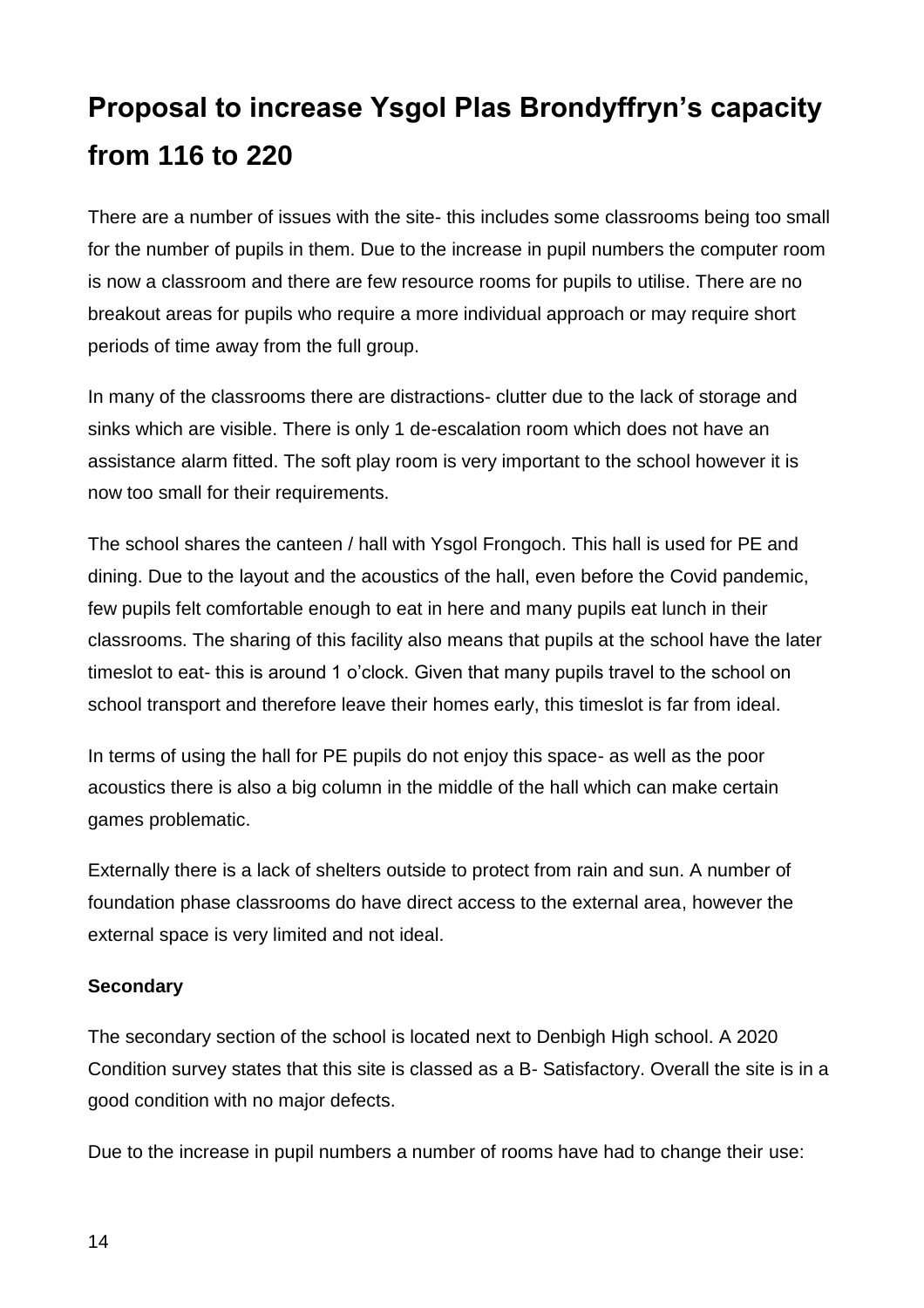- The inclusion classroom where pupils would do work on wellbeing and small group work around intervention has been turned into a classroom,
- DT/Music room has previously been converted into a classroom it is currently a music room but also a dining room,
- Sixth form common room now a classroom,
- The sensory room is used as a small teaching room instead of a break out area,
- IT room was used for assemblies before the pandemic- and the tables had to be cleared from the room and pupils carry their own chairs in- this was also becoming too crowded given the pupil numbers.

There is limited space for meetings with parents and multidisciplinary meetings. One sixth form classroom is now based next door at Denbigh High- which impacts on pupil feeling of belonging.

The increase in pupil numbers has meant that the courtyard is too small for all pupils to have breaks together. As a result the timetable has had to be amended and dinner time negotiated with Denbigh High so groups can be split into 3 sessions. Pupils share the canteen with Denbigh High and often have the later lunch slot.

The courtyard does not have enough play equipment for the number of pupils.

The building is not flexible enough to accommodate the change in the complexity of pupils needs and the lack of breakout spaces mean it is difficult to change and adapt the curriculum to provide individual timetables. Life skills are taught at the residential flats at Gerddi Galsfryn which is away from the secondary school site and pupils have to be transported there.

#### **More Complex needs**

The other site that the school is also located on is called Ty'r Ysgol and is used for secondary and post 16 pupils with more complex needs. A 2020 Condition survey states that this site is classed as a B- Satisfactory. Overall the site is in satisfactory condition, however there are areas that require attention to upgrade or improve.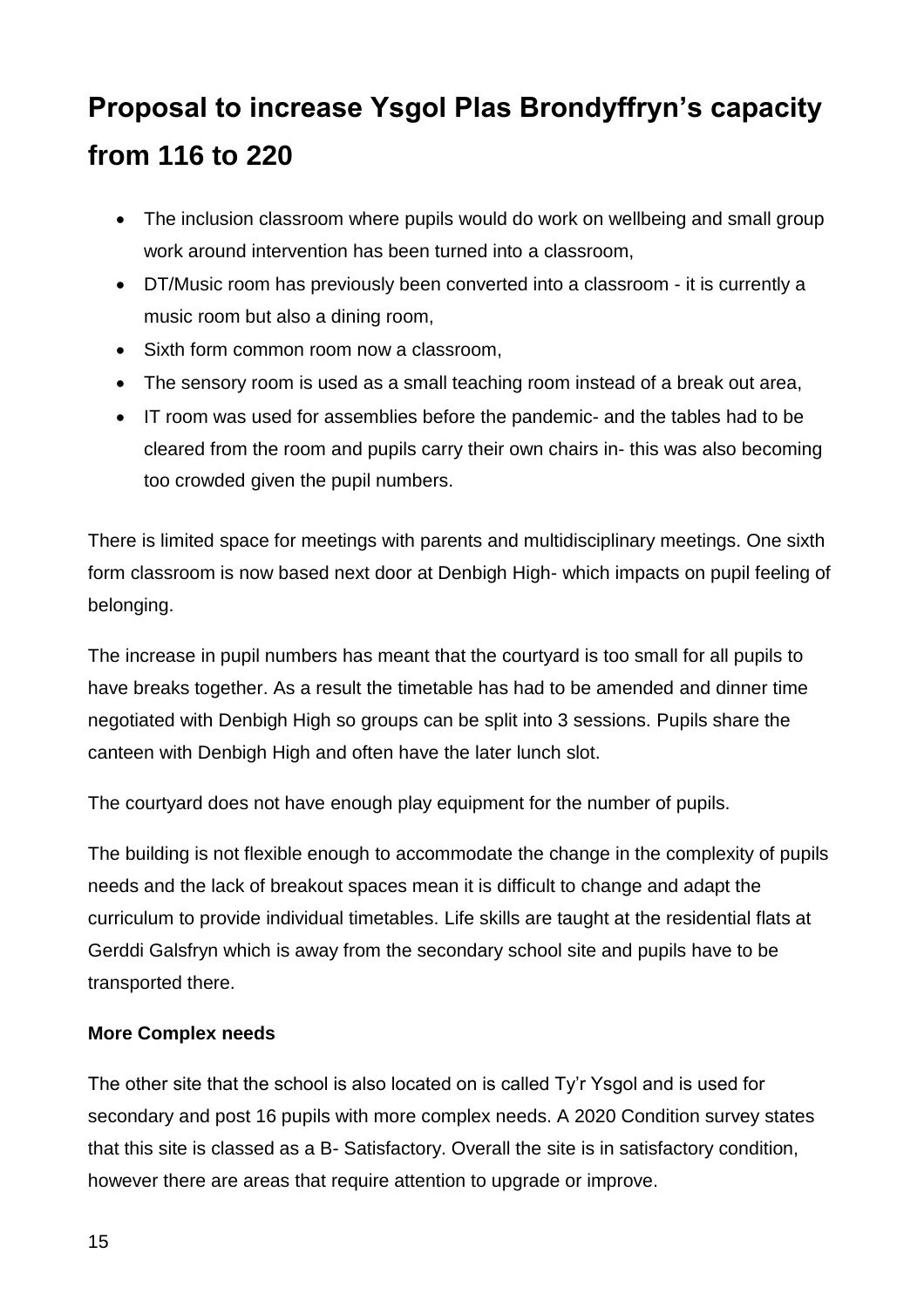This building has similar issues to the other school sites with no breakout areas and corridors currently used as sensory spaces. Once again there are limited spaces for small group or 1:1 works. There is no dining area and pupils have to eat in the classrooms.

The main advantage of this site are the vast external areas which include a forest school which is utilised by all pupils from all sites at the school.

### <span id="page-15-0"></span>**Impact of the proposal on the quality and standards of education**

Due to the wide range of pupil's special educational needs it is not appropriate to compare the standards that pupil achieve at the school with national averages.

It is the view of the Local Authority that should this proposal be implemented it would at least maintain the current standard and quality of education. The new building will be equipped to provide all pupils with a broad and balanced curriculum from foundation phase to post-16.

Bringing together all pupils and staff into a provision that is purpose built for their needs can only have a positive influence on pupil wellbeing and attitude to learning.

#### <span id="page-15-1"></span>**Impact of the proposal on teaching and learning experiences**

The purpose of the school is to identify the learning strengths and areas for development of each pupil in order to provide individual education plans to promote and enhance academic, personal and social potential in line with the 4 purposes of Curriculum for Wales.

The 6th Form offers pupils the opportunity to develop the social skills and independence they need in order to thrive in whatever setting they choose to go to when they leave the school.

The proposed new building will have a community cafe which will enhance pupil learning around a number of key curriculum areas and will be a valuable learning experience.

One of the main concerns currently on each site is the dining arrangements that pupils currently have- either sharing facilities with others or eating in the classrooms. The new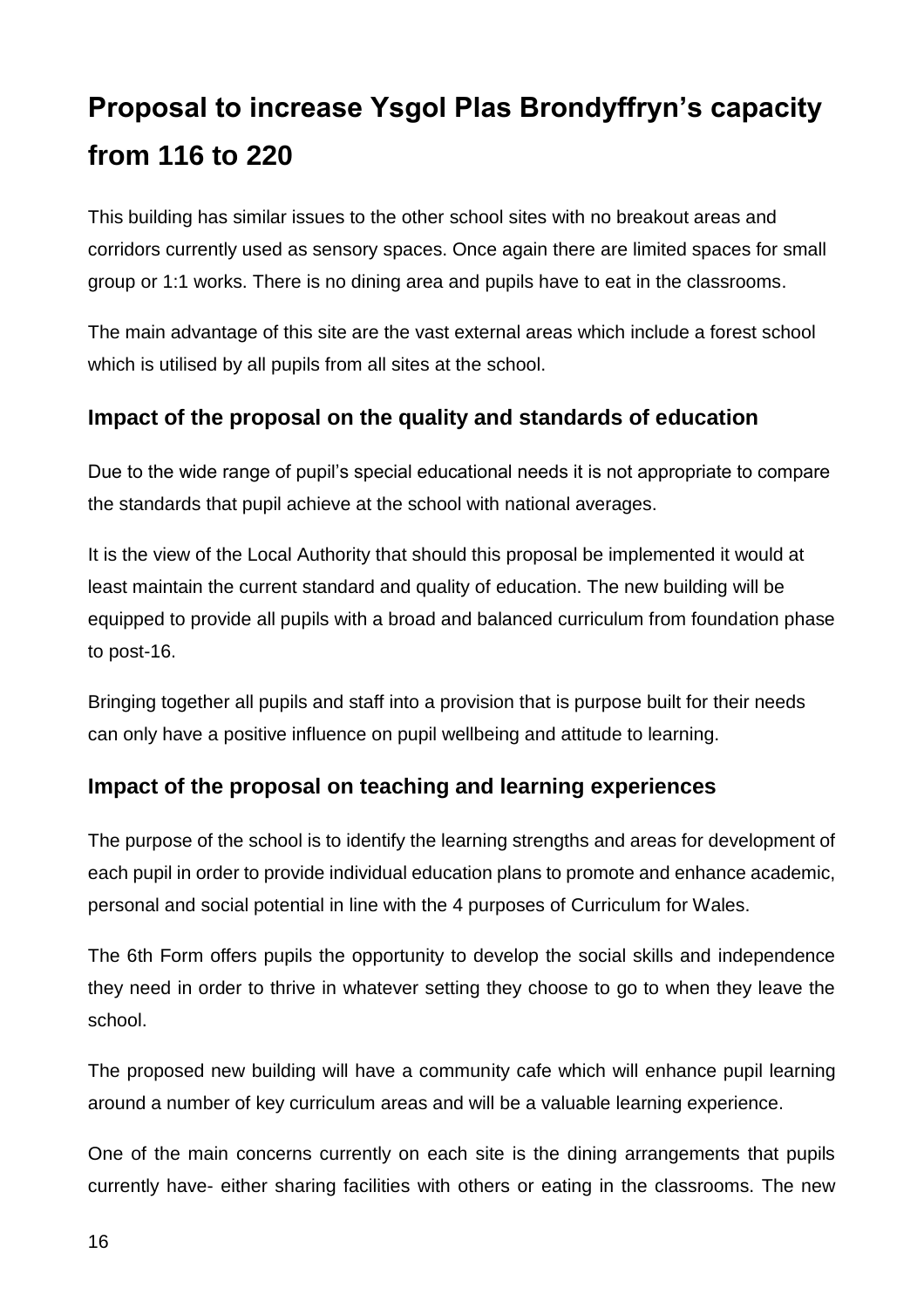building will have dedicated primary and secondary dining areas and will give pupils flexibility to eat within a group or on their own. The dining experience will be well thought out and will ensure that the majority of students will engage positively. For children with autism sharing a meal with peers can present very significant difficulties in relation to skills, confidence and communication so it is particularly important to get this aspect of provision right and create an environment where children can develop the skills needed to join this most basic of positive social activities.

#### <span id="page-16-0"></span>**Impact of the proposal on care, support and guidance**

Currently pupils are fully supported in the learning process at all key stages by Teaching Assistants who support individual social/emotional needs through 1:1 work and study skills as well as clubs and creative lunchtime sessions for target groups. Higher Level Teaching Assistants (HLTAs) work within all subject areas planning work with subject leaders to identify pupils requiring additional support. Speech and Language Therapists (SALT) provide individual and group programmes which are delivered by both SALT Assistants and class based staff.

The Inclusion Team, comprising of SALT assistants and behaviour and sensory support workers, also support our pupils to access the curriculum by identifying barriers to learning and putting bespoke plans in to support the pupils.

The proposal will ensure that when these specialists come into the school they have small group rooms and areas where they can work effectively and comfortably with the learners. By bringing all staff onto one site the Local Authority see the benefits for the staff personally in terms of support, guidance and development as well as the benefits for learners as they move through the school in a familiar environment therefore ensuring a smoother transition from each key stage.

#### <span id="page-16-1"></span>**Impact of the proposal on leadership and management**

Bringing together the whole school on to one site will allow the skills and expertise of management to be applied where and when they are needed and therefore allow the line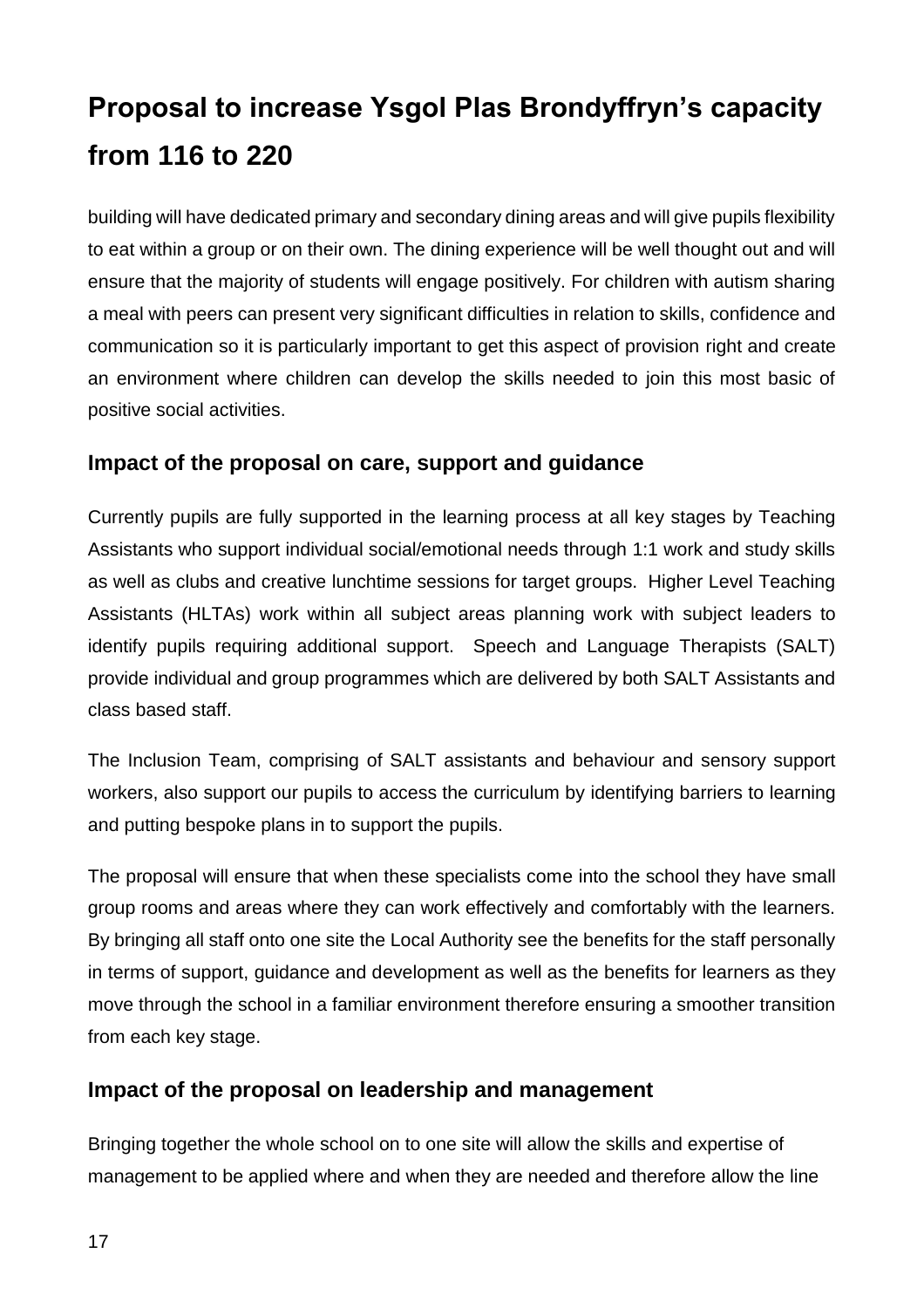management of essential services, teams and therapeutic interventions to be finely tuned and effective. It will also mean that the current duplication which is required to ensure provision on multiple sites can be eliminated. The new provision will also allow for more effective multi-disciplinary working and management of these teams to meet the specific needs of individual pupils and groups of pupils, as all services and therapies will be available on the one site and can be accessed when they are needed.

Transition between stages of education has been shown to be of particular importance, and this can be strengthened by merging sites. The proposed merger would make it easier to share the good practice from each of the existing sites, and help staff work as one team across the whole age range, providing the best care and education for students.

The key challenge facing all school organisations is to develop a climate that ensures the delivery of continuously improving high quality education. Leadership is the most influential factor in shaping organisational culture and so ensuring the necessary leadership behaviours, strategies and qualities are developed is fundamental. Working on one site makes this much easier and enables staff to work in partnership more effectively.

### <span id="page-17-0"></span>**Impact of the Proposal**

This proposal will ensure that the new school build will meet the needs of the learners and that Denbighshire have enough pupil places such as this for the future.

Currently the demand for these types of places cannot be met and pupils have to stay in their current school or are out of education.

Pupils join the school at different points in their education journey, dependent upon a number of factors unique to each pupil, their need and their situation. As the numbers below demonstrate the age profile of the pupils is not level across the whole school.

Current pupil numbers by Year are below- ( NOR Sept 2021):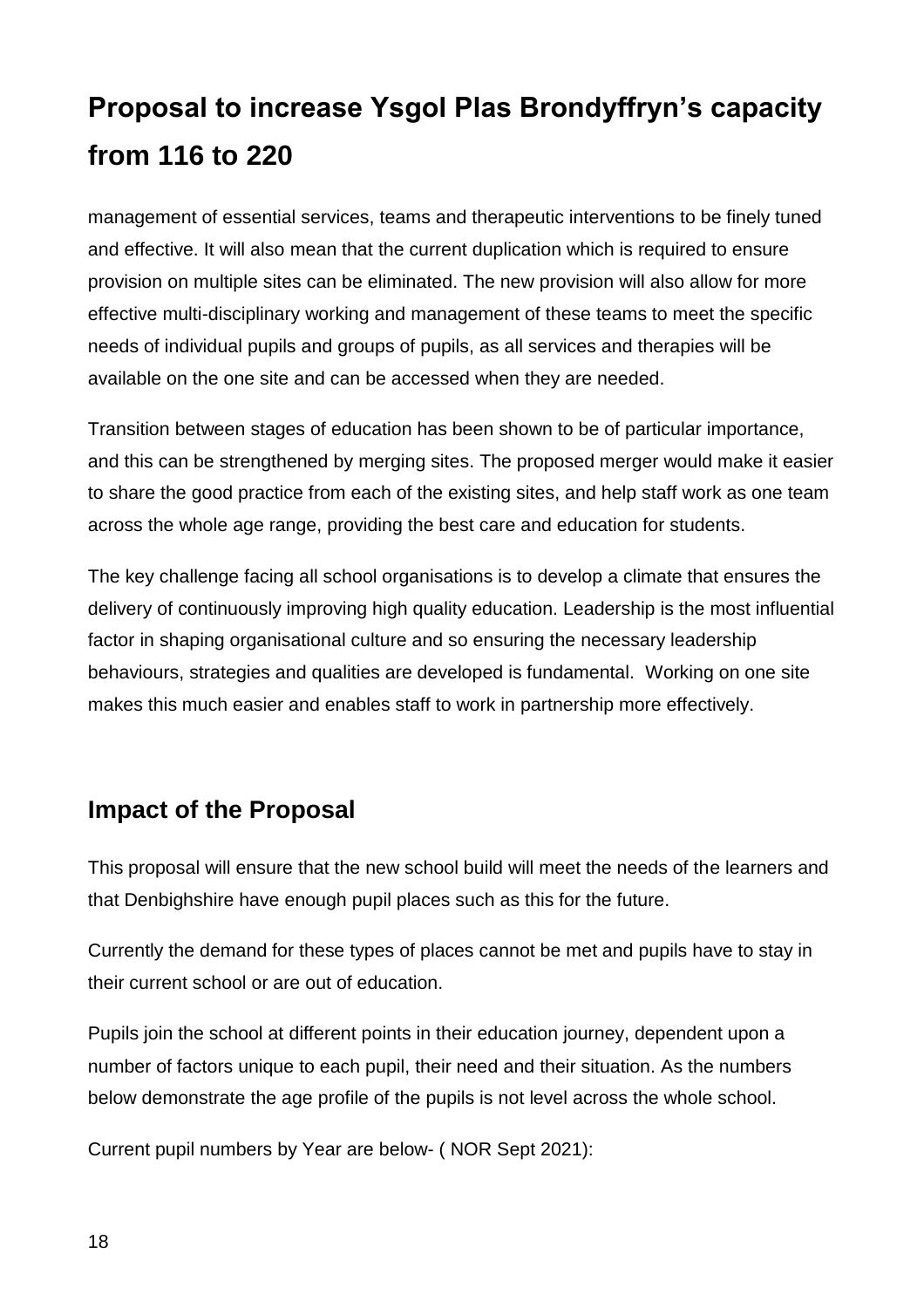| Nursery   Rec   Yr 1   Yr 2   Yr 3   Yr 4   Yr 5   Yr 6   Yr 7   Yr 8 |   |   |   |  |    |    |
|-----------------------------------------------------------------------|---|---|---|--|----|----|
|                                                                       | റ | 5 | 6 |  | 20 | 11 |

| Yr9 | Yr 10   Yr 11   Yr 12   Yr 13   Yr 14 |    |    |    |  |
|-----|---------------------------------------|----|----|----|--|
| 21  | 15                                    | 11 | 11 | 10 |  |

For the first time in September 2021, 7 pupils have been unable to move from the primary site in Year 6 to the secondary site in year 7 due to lack of space in the secondary site. For September 2022 this situation will continue with 3 pupils who should move to the Ty'r Ysgol site having to remain in the primary section due to lack of space. The Year 7s currently in the primary site will move to the secondary site, however the new intake of Year7s- pupils coming to the school for the first time will have to attend the primary sitecurrently there are 6 pupils confirmed.

Outside of the higher needs provision, the school is structured as an all-through special school. Some pupils will begin their journey in the foundation phase and progress up through primary, into secondary, post 16 and beyond. Others will join at different steps in their life journey, typically as a mainstream school is considered to no longer best meet their need.

Transition is always particularly difficult for pupils with additional learning needs and the all-through nature of this school in one building will allow for a softening of this transition brought about by familiarity of surroundings, systems, and policies.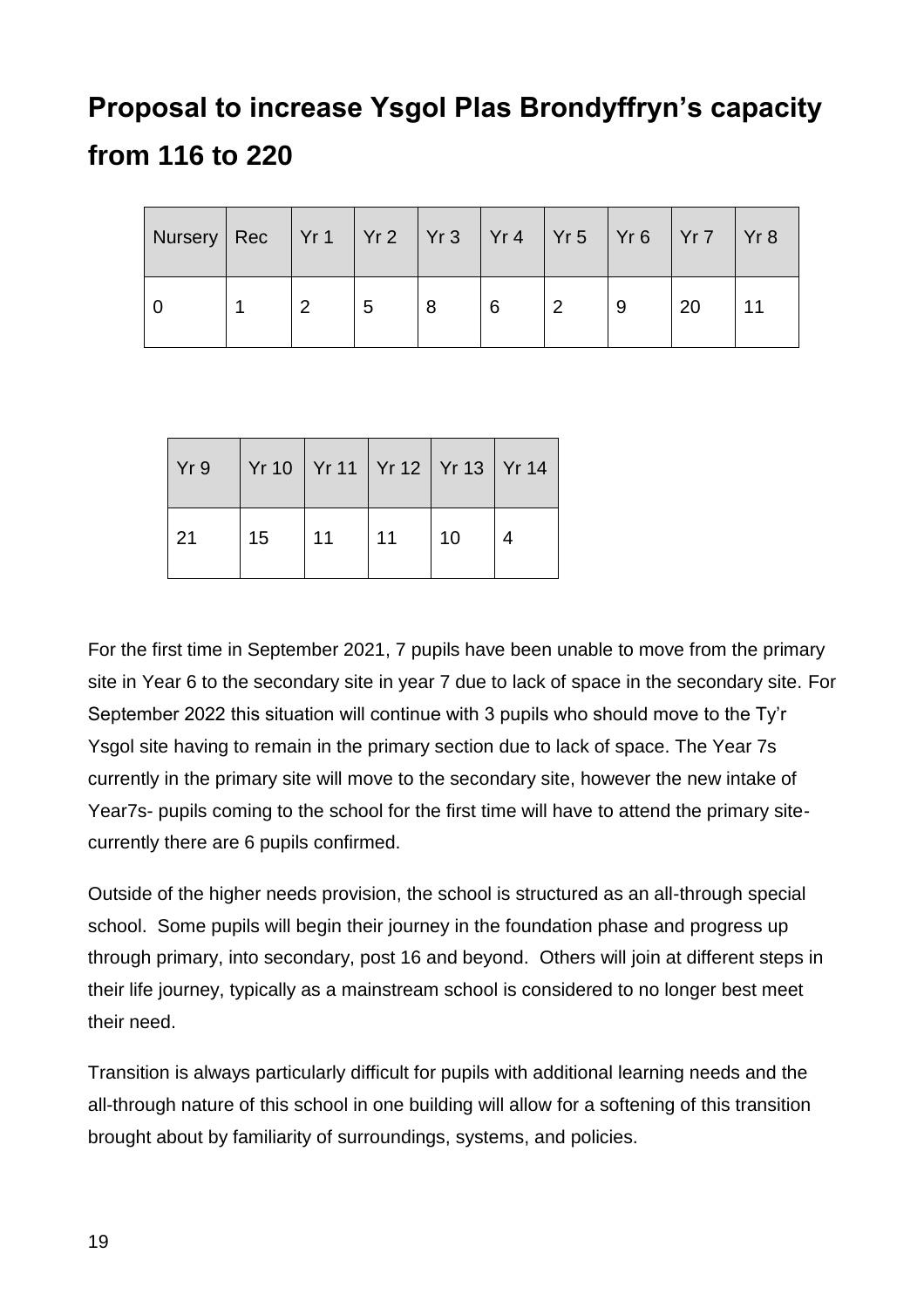### <span id="page-19-0"></span>**Transport costs**

Transport arrangements will continue to be made in accordance with the County Council's home to school transport policy.

### <span id="page-19-1"></span>**Transitional arrangements**

Pupils will remain at the existing school sites until the new build is ready for occupation.

As the build progresses pupils will be invited to visit the site at appropriate times with staff.

Entering a new situation (e.g. a new classroom and a new teacher) can be a stressful time for any pupil, but for pupils with ASC, the lack of control over change and the concept of moving to a new situation with new people and routines can be especially threatening. We will work closely with the school to manage the transition to the new build in such a way that we alleviate any stress. The school will lead on this to ensure pupils are well prepared to move into the new building.

### <span id="page-19-2"></span>**Advantages and Disadvantages of the Proposal**

Advantages:

- Increase capacity of the school,
- Tailor to the school's needs- autism friendly features- facilities fit for 21<sup>st</sup> Century learning,
- All pupils and staff on the same site,
- Transition of pupils through the key stages much easier on one site,
- Subject specific rooms e.g. science lab,
- Enterprise opportunities that a new build will allow,
- Transport all coming to one site,
- Proposed site is in DCC ownership,
- Construction works would take place away from all current school sites, therefore minimal disruption to pupils learning.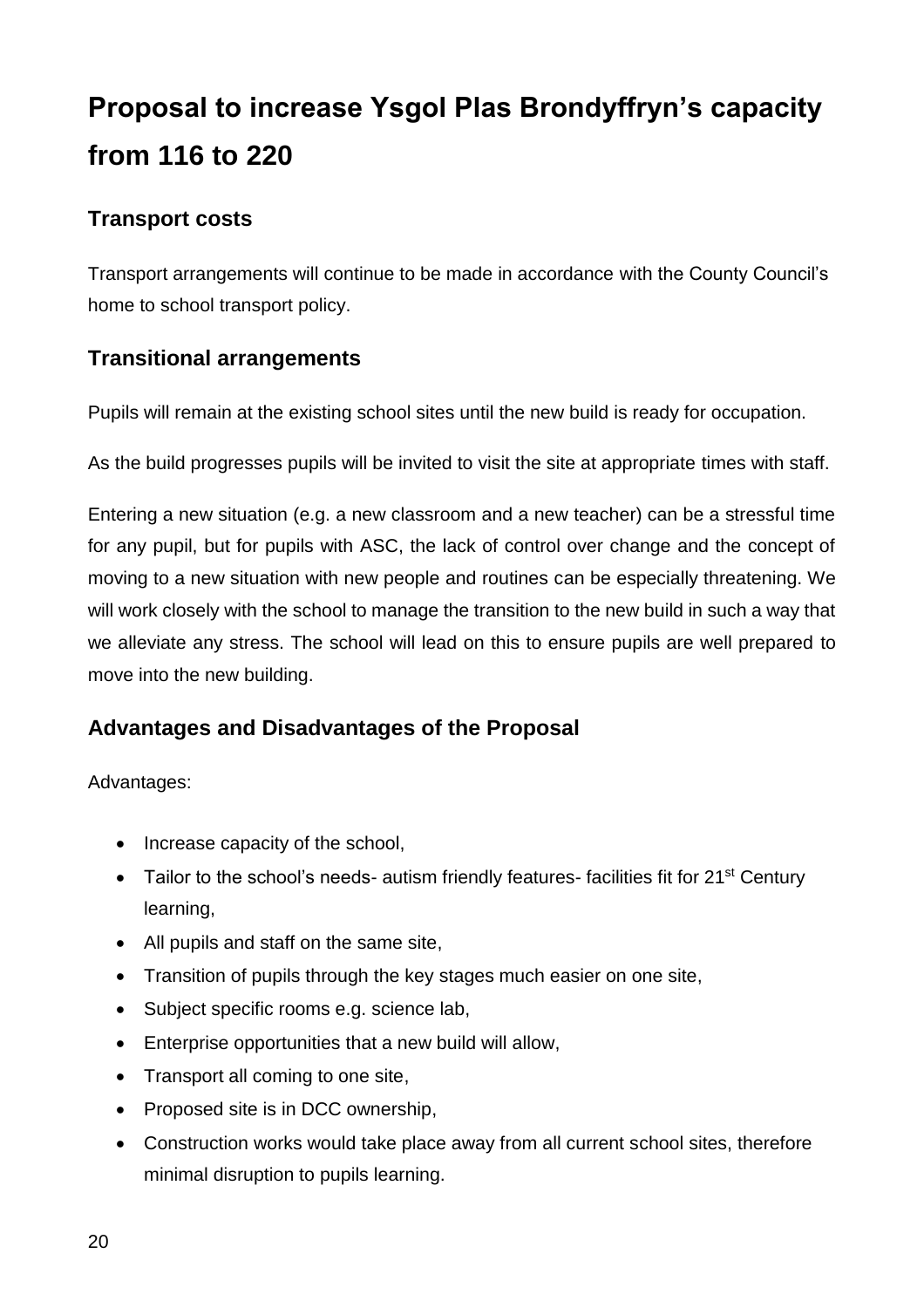Disadvantages:

- Increase in traffic on site as all transport to one site,
- Play area for all- will it be too noisy?
- School organisation consultation would be needed in regards to increase in capacity and change of location,
- Approval of business case from Welsh Government for 75% grant funding to build the new school required.

| <b>Risk</b>                                                              | Mitigation                                                                                                                                                                                                                                                                                                                           |
|--------------------------------------------------------------------------|--------------------------------------------------------------------------------------------------------------------------------------------------------------------------------------------------------------------------------------------------------------------------------------------------------------------------------------|
| 1. Failure to obtain statutory<br>approval to implement the<br>proposal. | The Local Authority will work closely<br>with the school and the Governors to<br>ensure everyone is supportive of the<br>proposal therefore if anyone does have<br>any concerns this can be addressed in<br>a positive manner. The Local Authority<br>will follow the guidelines as set out in<br>the School Organisation Code 2018. |
| 2. Demand for provision diminishes.                                      | This is unlikely as the demand for<br>places outweigh the number of places<br>currently available.                                                                                                                                                                                                                                   |

### <span id="page-20-0"></span>**Risks**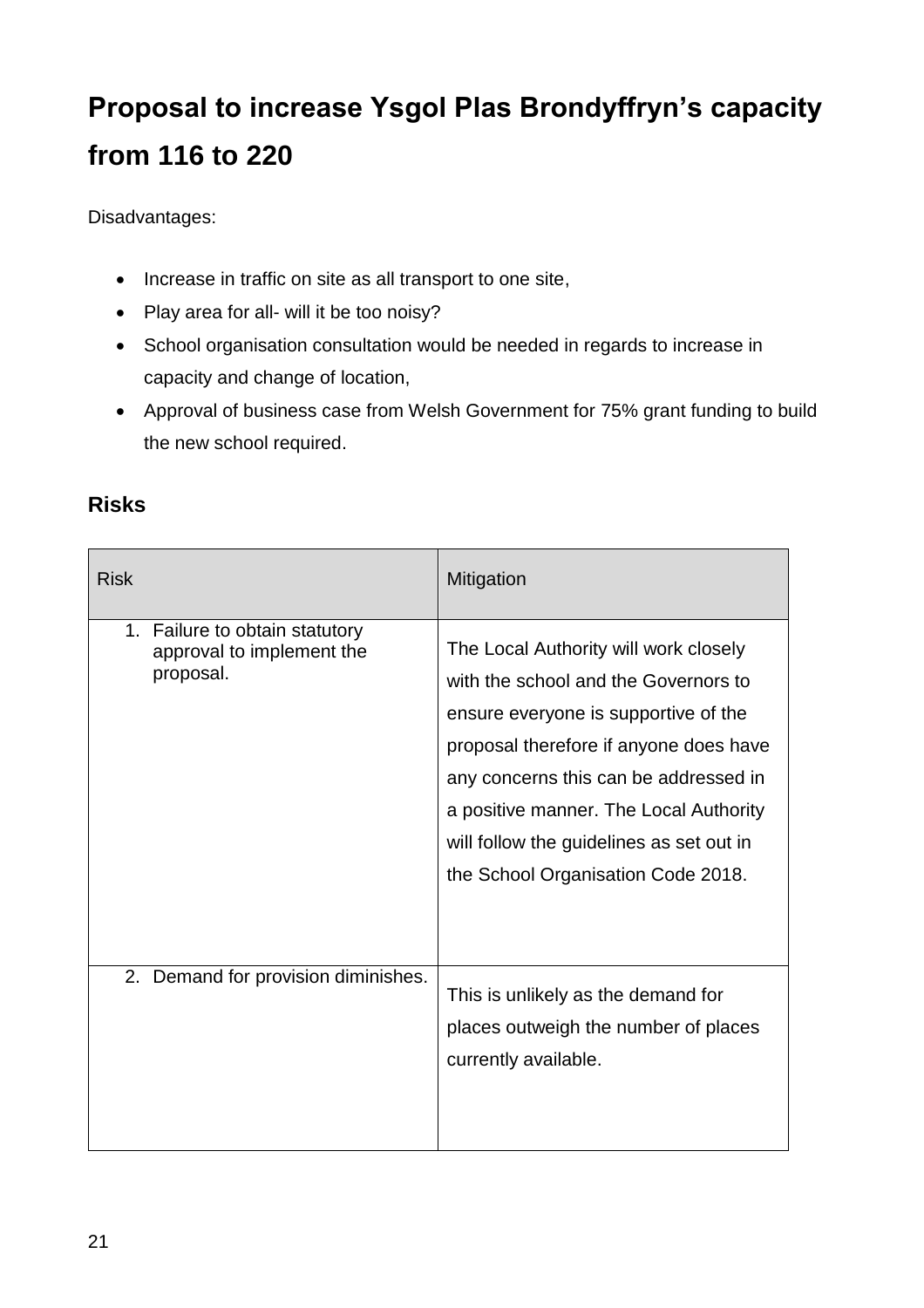| Integration of pupils into the new<br>3.<br>school building. | The Local Authority will work closely<br>with the successful building contractor<br>in ensuring there is a smooth transition<br>and integration into the new build for<br>both pupils and staff, |
|--------------------------------------------------------------|--------------------------------------------------------------------------------------------------------------------------------------------------------------------------------------------------|
|                                                              |                                                                                                                                                                                                  |

#### <span id="page-21-0"></span>**WESP**

The Additional Learning Needs and Education Tribunal (Wales) Act 2018 (the ALNET Act 2018) was introduced in January 2018 and has been implemented from September 2021. The ALNET Act 2018 requires LAs to keep the arrangements for supporting learners between the ages of 0 to 25 with ALN under review and consider whether these arrangements are sufficient. It includes a statutory requirement to take reasonable steps to create a Welsh medium and bilingual system of support for learners with ALN.

The school are committed to promoting the Welsh language as an integrated part of school life. The majority of the pupils come from homes where English is the first language; however the school promotes an ethos where Welsh culture and heritage is supported and celebrated. A proportion of the staff are first language Welsh speakers and therefore Welsh is used as a language of communication throughout the school.

Governors and SLT are committed to developing the Welsh language skills of all the staff and provide training to achieve this. Welsh is not used as a language of instruction in any Key Stage or subject, but the school welcomes pupils whose first language is Welsh and provides the necessary resources for them to access the whole curriculum through the medium of Welsh.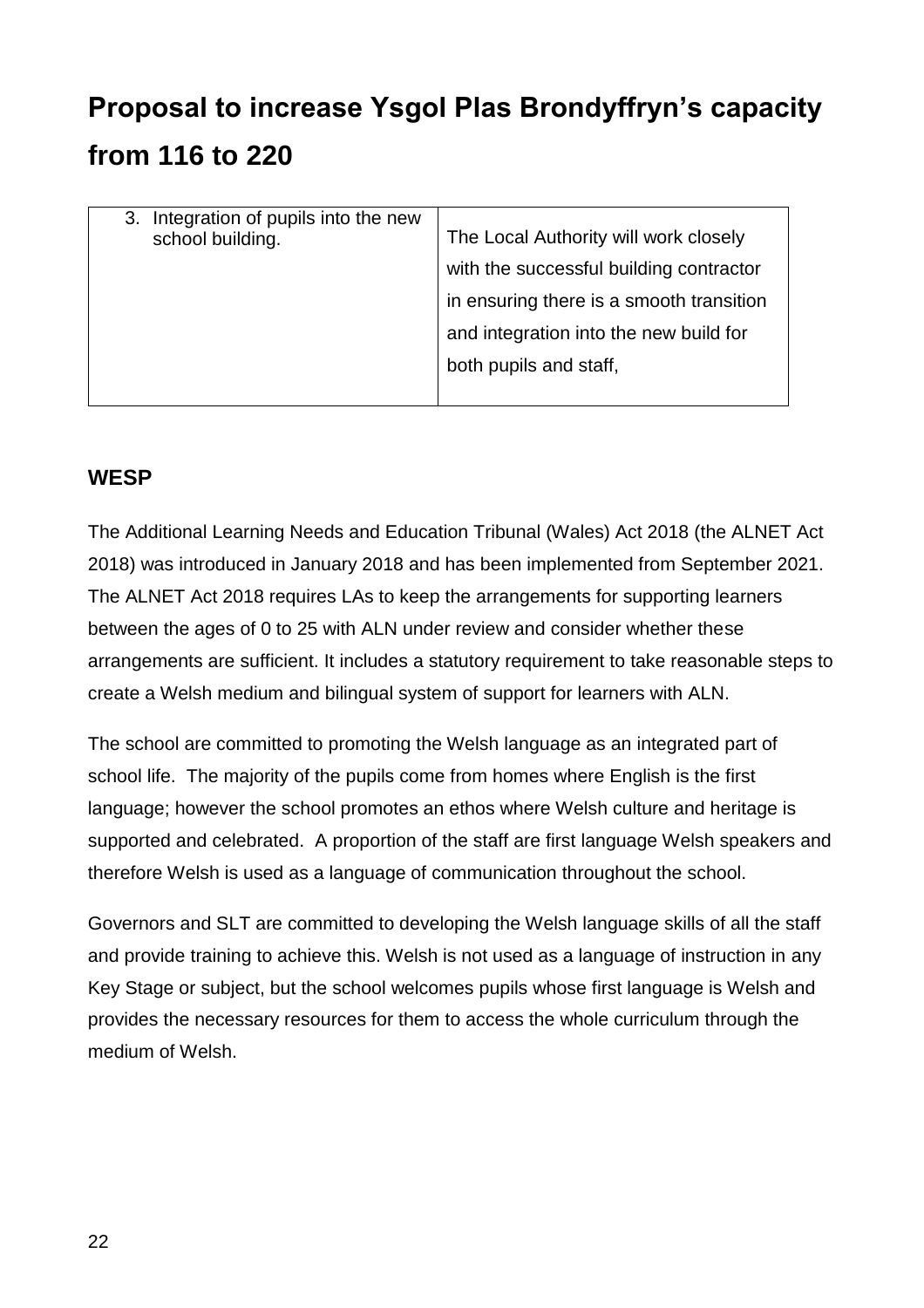### <span id="page-22-0"></span>**Financial implications- Revenue**

Ysgol Plas Brondyffryn is funded in accordance with Denbighshire County Council's funding formulas and will receive resources on the same basis as any other school within the County Council, based on the new schools pupil numbers and facilities.

The 2022-23 revenue delegated budget for Ysgol Plas Brondyffryn is £3,491,922 and the school's budget share per full time equivalent pupil is £26,059.

The following table states the ESTIMATED revenue delegated budget would be from 2024/25, based on the School Budget Formula for Special schools delegated budgets. Numbers have been based on a steady increase in pupils on roll- 20 each year with 20% of these coming from Out of County placements:

|                   | <b>Budget</b> |
|-------------------|---------------|
| Year <sub>1</sub> | £3,966,456    |
| Year <sub>2</sub> | £4,302,870    |
| Year <sub>3</sub> | £4,639,284    |
| Year 4            | £4,975,698    |
| Year 5            | £5,312,112    |

The Local Authority will work closely with the school and Denbighshire's Schools Budget forum to ensure cost pressures are met and do not significantly impact on other schools.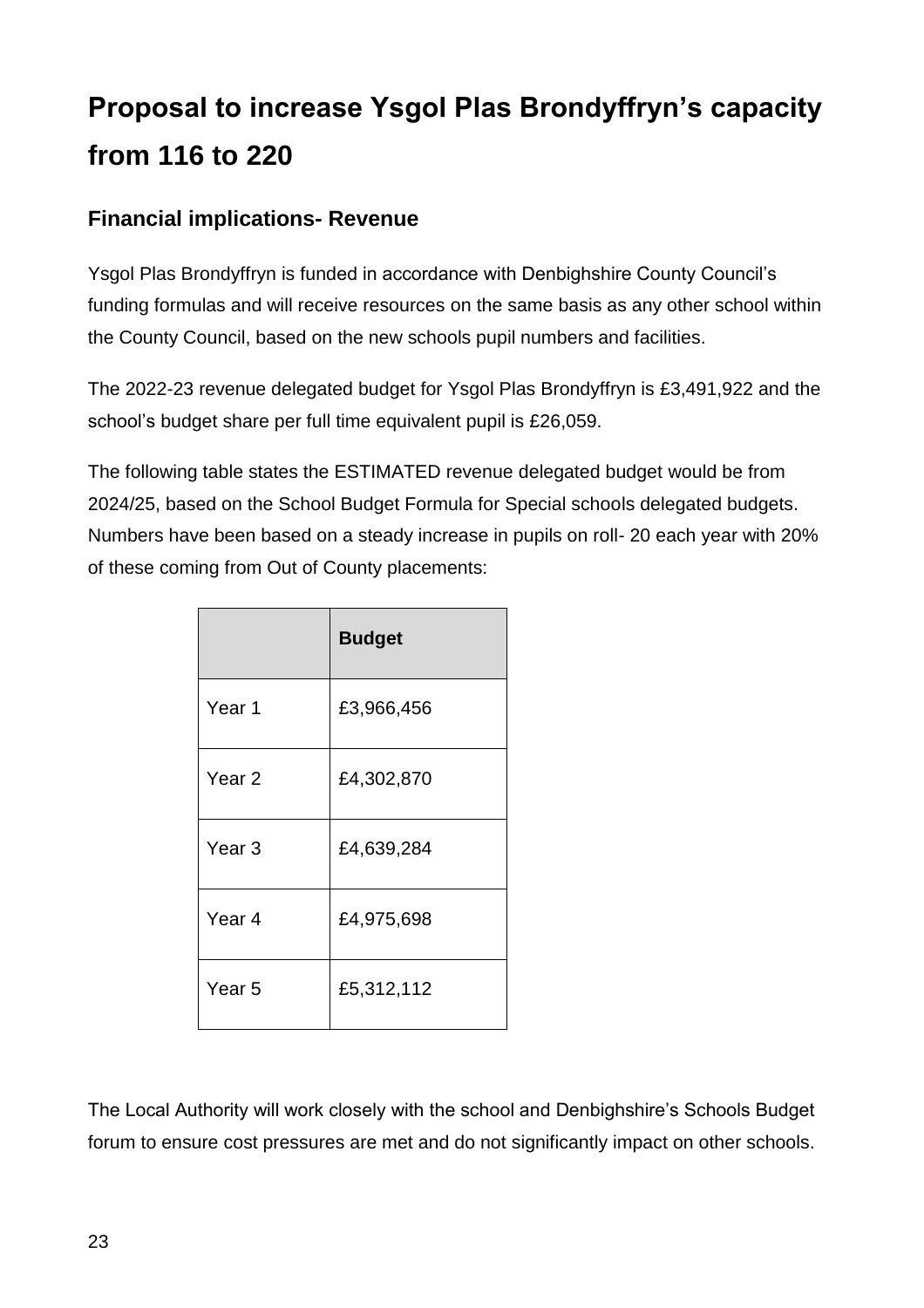### <span id="page-23-0"></span>**Finance of the new school building**

This is a project within Band B of the Welsh Government's Sustainable Communities for Learning programme, previously 21<sup>st</sup> Century Schools and College programme. Commitment to this proposal was outlined in a revised Strategic Outline programme, which was approved by Welsh Government in September 2020. The programme included an overall allocation of £23.8m for this project.

As this project is for a special school Welsh Government, subject to the approval of the relevant Business Cases, will provide 75% of the funding with the remaining 25% to be provided by Denbighshire County Council as per the Corporate Plan commitments. The Strategic Outline Case (SOC) was submitted to the Welsh Government at the end of April 2022.

The project will utilises existing land and therefore no capital receipt will be realised.

#### <span id="page-23-1"></span>**Admission arrangements**

Admission to the school is via the Admissions Panel which meets 6 times a year and consists of representatives of the 6 North Wales local authorities. All pupils admitted to the school have a Statement of Special Educational Need indicating autism as the prime need.

#### <span id="page-23-2"></span>**Alternative options considered**

**Option 1- Do nothing-** Maintain the status quo- no additional investment required and no school organisation proposal needed, however the school would remain over 4 sites and the waiting list for places at the school will continue to increase.

**Option 2- Do minimum-** Clear the maintenance backlog at each site- relatively cheap option, however the school would remain over 4 sites and the waiting list for places at the school will continue to increase.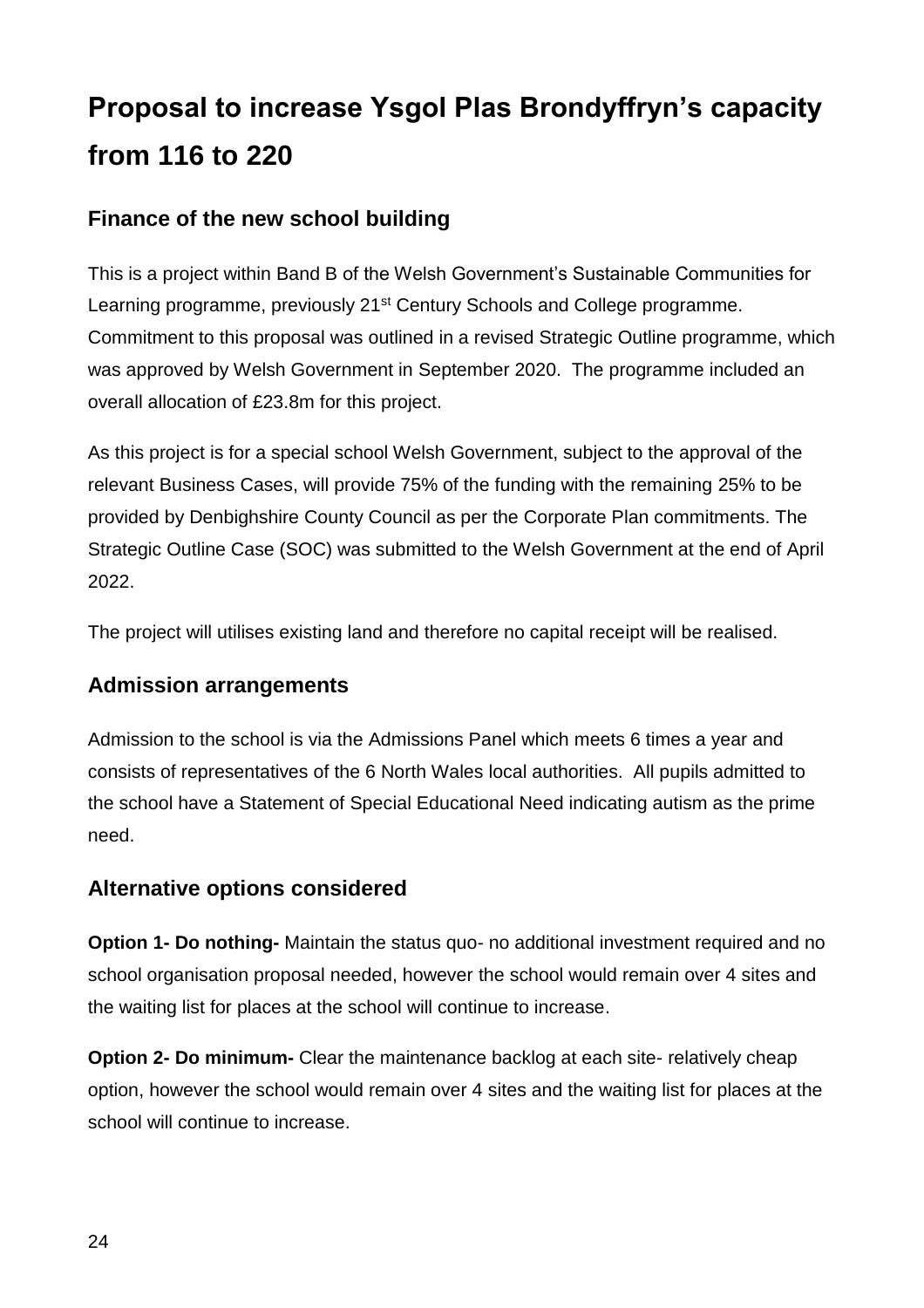**Option 3- Intermediate-** Undertake Refurbishment works to increase capacity to 220- this looked at refurbishing the Park Lane site and utilising areas of Denbigh High to move all Ysgol Plas Brondyffryn students and staff onto the one site. This option was slightly cheaper than the preferred option and would increase the amount of pupil places. This option would bring all staff and pupils together on one site, however the design of the space may not fit in with what the school needs. The main concern was how the refurbishment could occur with pupils from Ysgol Plas Brondyffryn and Denbigh High on the site- there would be considerable disruption to the delivery of education to a large number of pupils in both settings.

**Option 4- Preferred option**- Provide a new facility to increase the capacity to 220 on a new site in Denbigh. This option is the most expensive, however it will meet the demand for places in the area and the building will be fit for 21<sup>st</sup> Century learning. The proposed site is already in the Local Authorities ownership and is still in the town of Denbigh, therefore travel times for pupils will not be significantly different. This will bring all pupils and staff together on one site. Pupils will be able to remain at their current site whilst the building works are ongoing therefore their education will not be disrupted in any way.

#### <span id="page-24-0"></span>**Transport impact assessment**

Transport will be provided in accordance with the requirements of a Statement of Special Educational Needs issued by the Authority or where a pupil/learner is the subject of the statutory assessment procedure where they have learning difficulties which the Local Authority considers makes transport 'necessary'. Assessments will be subject to regular review. The type and nature of transport provided will be determined by a Risk Assessment.

#### <span id="page-24-1"></span>**How the proposal will affect staff**

Due to the current demand for places we believe that the school will face an increase in the numbers of pupils when the new build opens in late 2024. The school will need more staff as a result but we believe there is sufficient time to plan for these changes working with HR to ensure the school will be ready to provide the necessary resources required.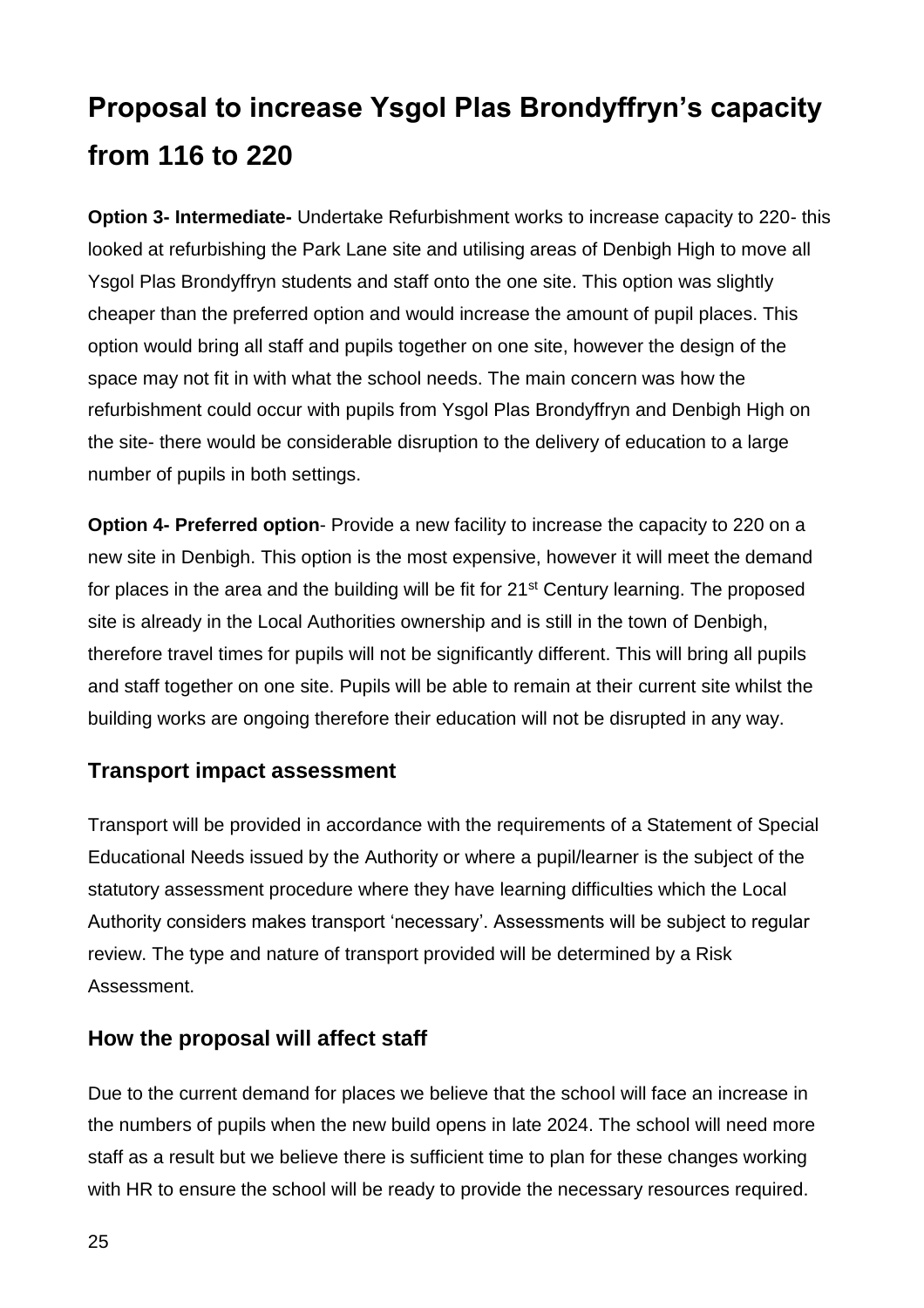### <span id="page-25-0"></span>**Capital receipts**

There will be no capital receipts from this proposal as the current sites share with other facilities. Options for the re-use of the sites will be considered further including the use of the secondary provision at Park Street by their neighbours Denbigh High.

### <span id="page-25-1"></span>**Impact of the proposal on the Welsh Language**

As set out in the Welsh Government's School Organisation Code, it is a requirement to publish a Community, Equality and Welsh language impact assessment. The full assessment can be found in Appendix 2.

The main positives emerging from the impact assessment are on the educational provision- providing an improved education offer represents an opportunity to strengthen Welsh education in the area and as a result strengthen the Welsh language.

### <span id="page-25-2"></span>**Equality**

As set out in the Welsh Government's School Organisation Code, it is a requirement to publish a Community, Equality and Welsh language impact assessment. This can be found on the website at <https://countyconversation.denbighshire.gov.uk/project/680>

Overall the impact from the equality impact assessment is positive. There are a number of impact considerations which the proposal has no impact on due to the school being classified as a Special school.

The main positives from the assessment are the increases in the number of pupil places that the proposal will bring for this type of specialised provision. It will allow all staff and pupils to come together on one site and it will also be a facility the community can access out of hours.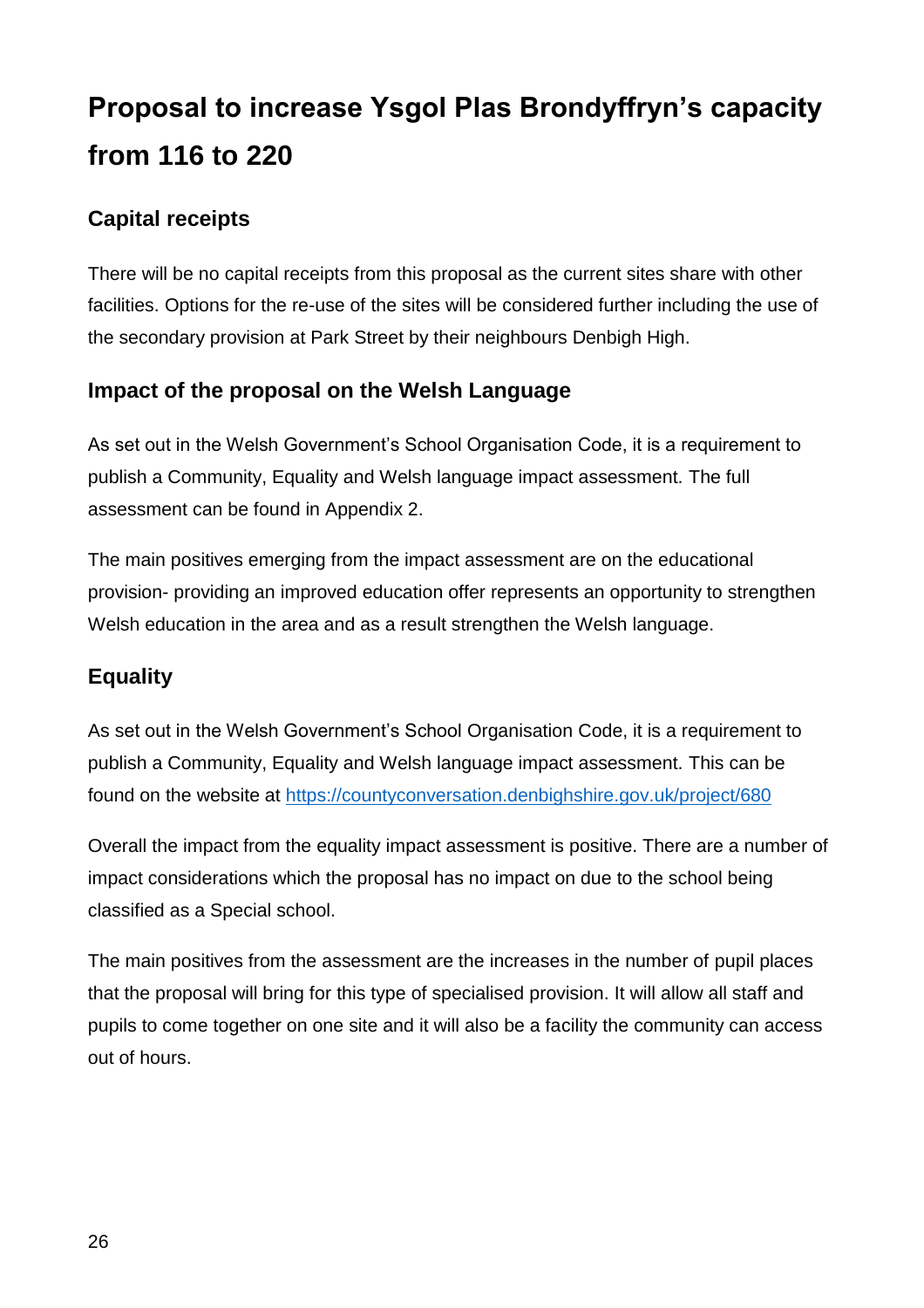### <span id="page-26-0"></span>**Impact on the community**

As set out in the Welsh Government's School Organisation Code, it is a requirement to publish a Community, Equality and Welsh language impact assessment. The full assessment can be found:<https://countyconversation.denbighshire.gov.uk/project/680>

Overall, the proposal will have a positive impact on pupils, parents/carers and their families. The increase proposed has considered impact on the local community, along with the demand for places.

The school have an aspiration for the new building to be accessible to the community out of hours and they will need to identify any gaps they could potentially fill in terms of the offer in the town.

Throughout the consultation period if there are any justified impacts noted the impact assessment will be reviewed and measures will be considered so that any impact is minimised.

#### <span id="page-26-1"></span>**Sustainability**

This proposal will improve sustainability of education provision in regards to these types of specialist places in the County.

The current situation at the school with its limiting capacity means pupils that need this provision cannot access it. As mentioned the impact of the pandemic is already being felt with delayed assessments, however as a Local Authority we believe that this increase in capacity in a flexible building will ensure the sustainability of the school in the years to come.

### <span id="page-26-2"></span>**Next steps - How to make your views known**

There are several ways in which you can share your views with us. Attached to this consultation proposal is a consultation response form. This can be completed and returned to us at the addresses below.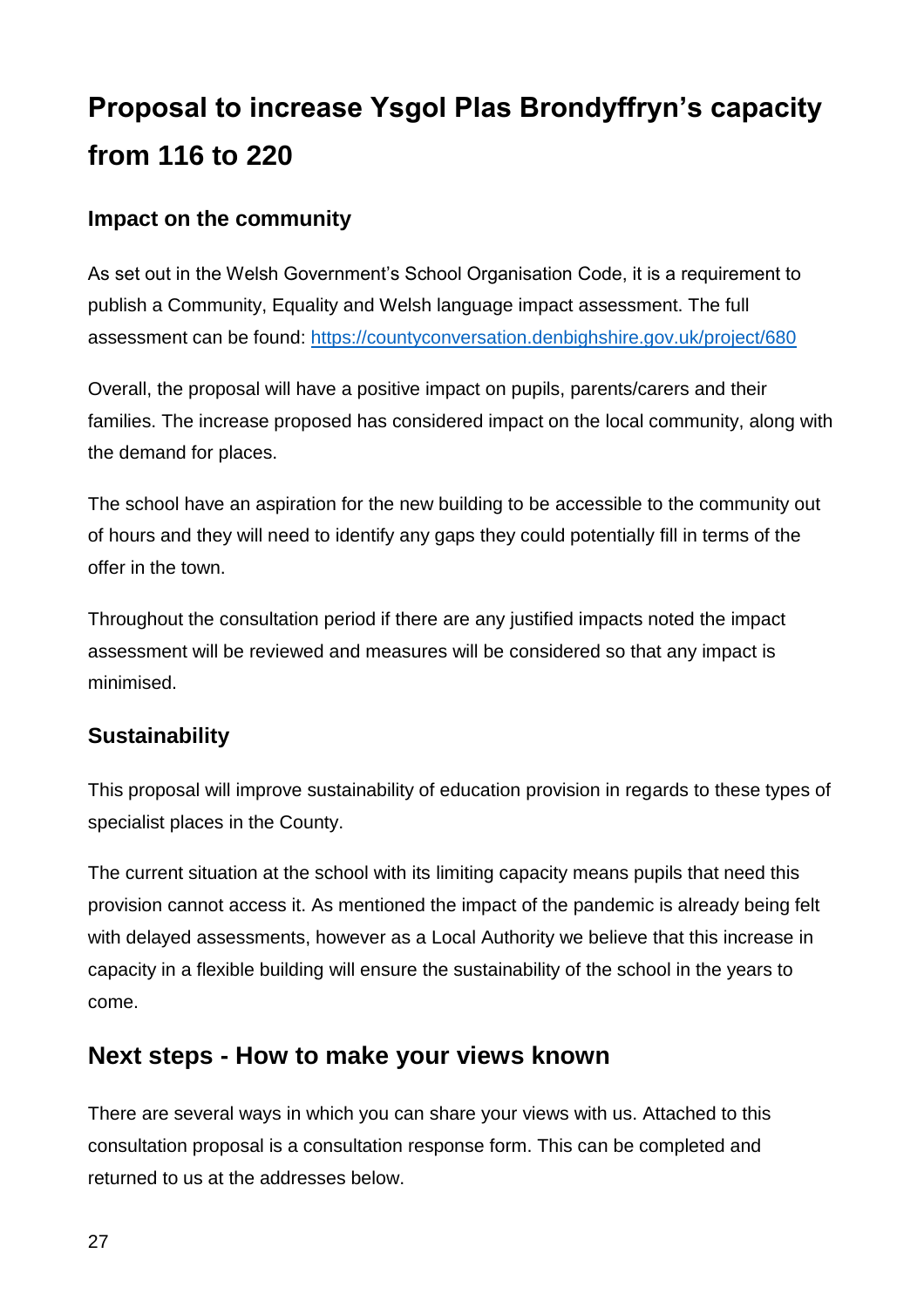You may submit comments to us via email. The email address for this correspondence is:

[modernisingeducation@denbighshire.gov.uk](mailto:modernisingeducation@denbighshire.gov.uk)

Access and submit the response form online at:

<https://countyconversation.denbighshire.gov.uk/project/680>

Letters of response should be sent to: Modernising Education, Denbighshire County Council, PO Box 62, Ruthin, LL15 9AZ

**All responses must be received no later than Monday 27th June 2022.**

**Comments will not be counted as objections at this stage.**

### <span id="page-27-0"></span>**What happens next?**

#### **Consultation report**

Within 13 weeks of the end of the period allowed for responses (and in any event prior to publication of the proposals), the Local Authority will publish a consultation report which will:

- Summarise each of the issues raised by consultees;
- Respond by means of clarification, amendment to the proposal or rejection of the concerns, with supporting reasons.
- Set out Estyn's view of the overall merits of the proposal as set out in their consultation response.

The consultation report may also make recommendations – for example, if the Local Authority should proceed i.e. to publish the proposals as consulted on with any appropriate amendments, to abandon the proposals and retain the status quo or to review the proposals and make significant changes and re consult.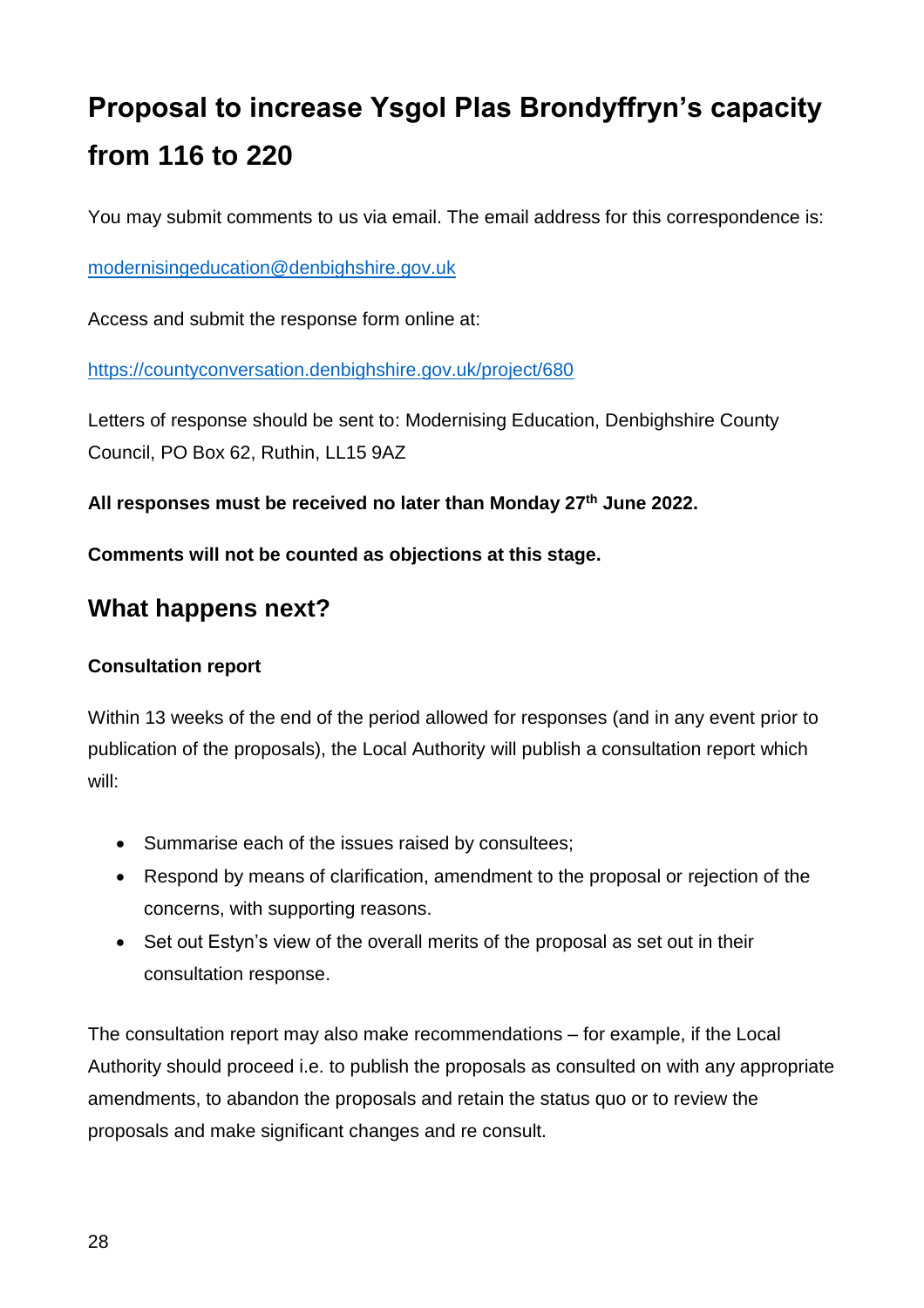The Local Authority will ensure that any views expressed by children and young people affected by the proposals are highlighted in the consultation report and that it is made accessible to them.

The consultation report will be published electronically, on Denbighshire County council's website, in addition the notice will be displayed at the entrance of the school. Hard copies will be made available on request.

#### **The Statutory process**

The consultation process is subject to the requirements of the School Organisation Code, document number 011/2018.

Following the end of this consultation the Local Authority will publish a report on the consultation which will be available on the Council's website.

The report will be presented to Cabinet in September 2022.

If the recommendation is accepted then a Statutory Notice will be issued and a 28 day objection period will begin. A report will be published on the views expressed during the objection period, and will be available on the Council's website.

#### **Consultation period**

This consultation period will run from **17th May 2022** to **27th June 2022.**

**Responses received during this period WILL NOT be counted as objections. Further responses will need to be submitted during the 'Statutory Notice' published timescale (subject to the publication of Statutory Notices) if consultees would like to submit an objection to the proposals.**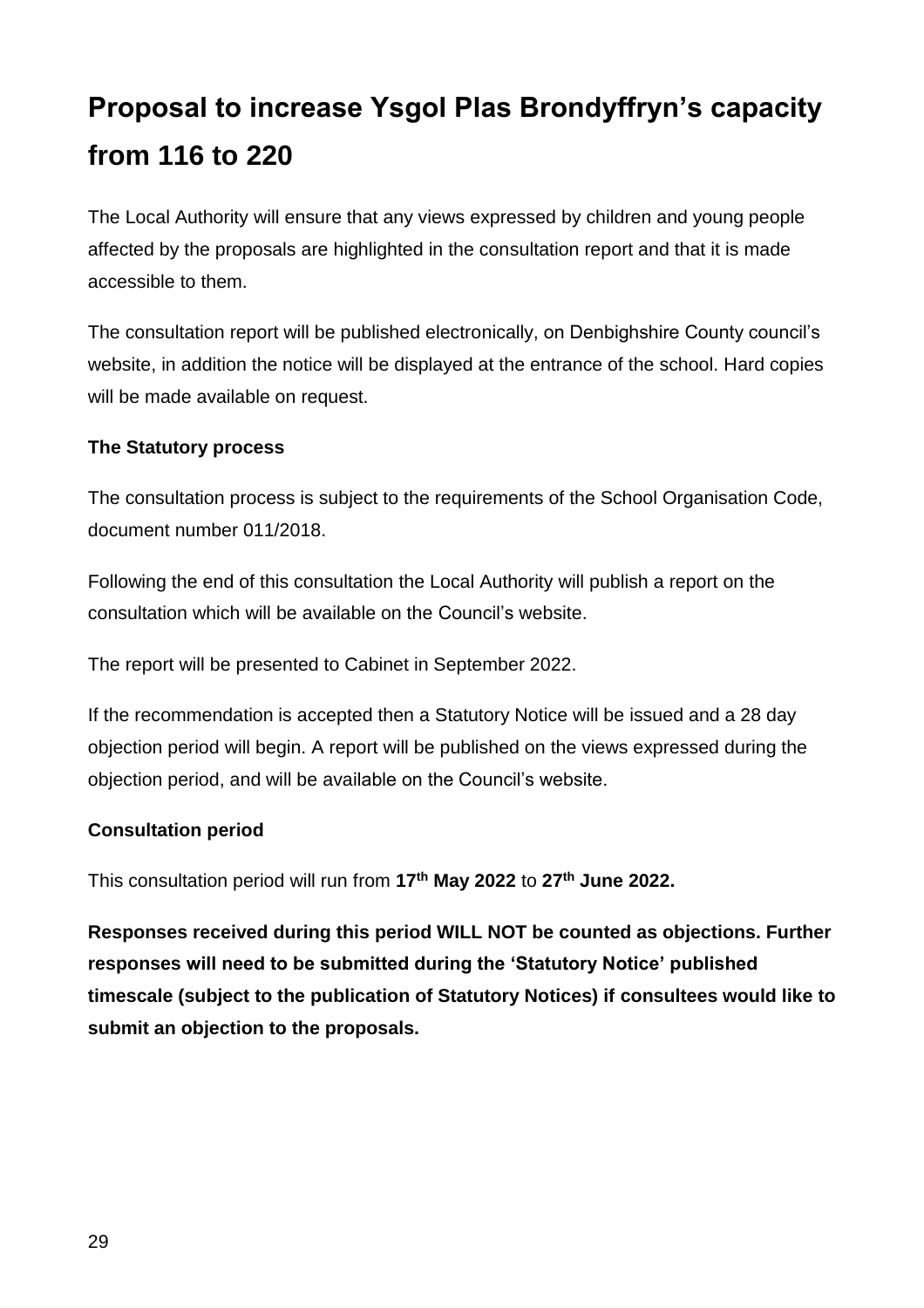#### **Publication of statutory notices**

This is subject to the approval of a Post Consultation Report due to be presented to Cabinet in September 2022.

#### **Determination of proposals**

Should the Local Authority proceed with the publication of the Statutory Notice the results of the Statutory Notice period will be presented to the Local Authority in November 2022. The local authority will then assess the consultation process and determine whether to implement the proposal.

#### **Decision notification**

Subject to any proposal being progressed a decision notification will be made available to all consultees. This notification will also be published on Denbighshire County Council's website, in addition the notice will be displayed at the entrances of the school as soon as possible following the decision.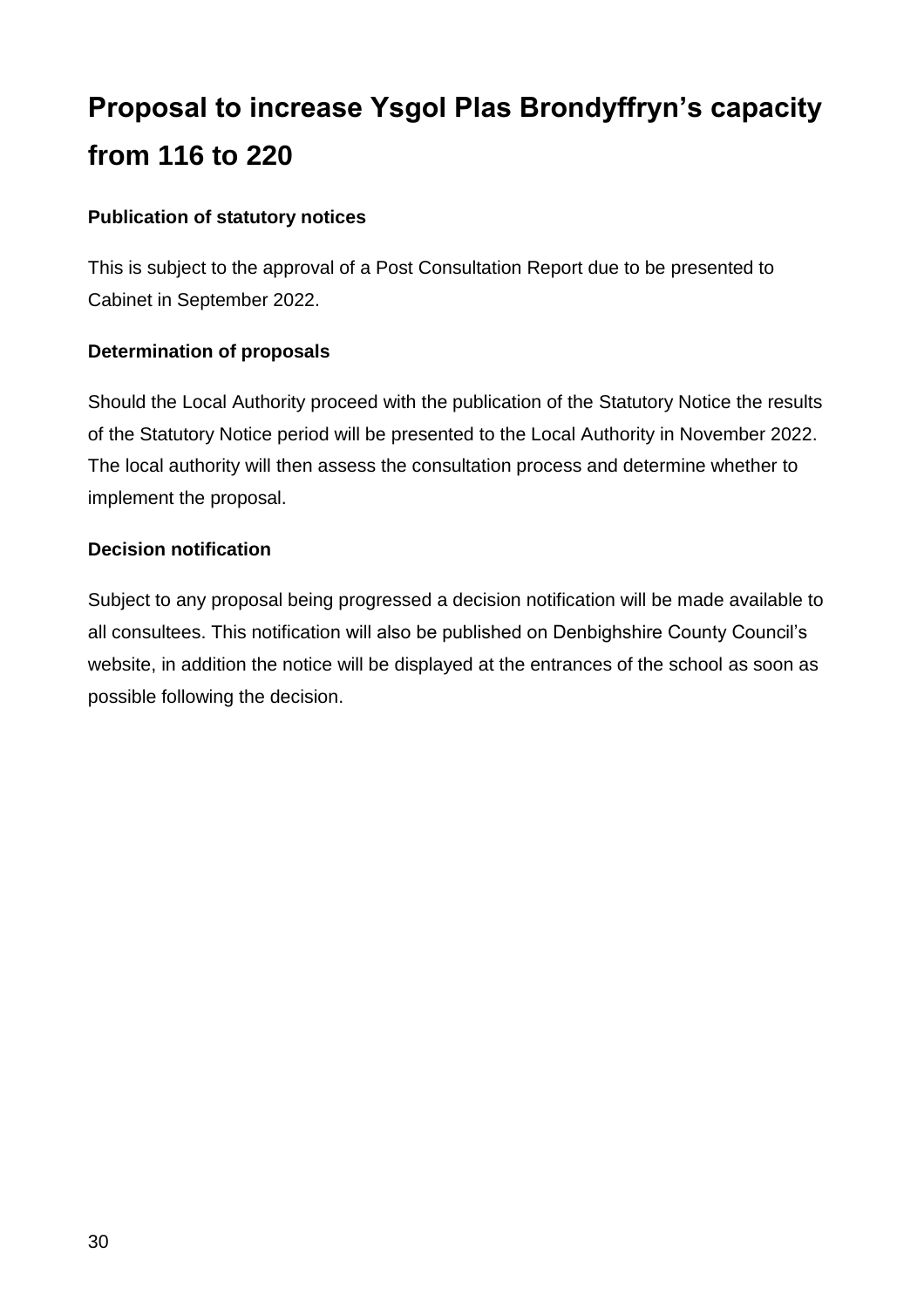### <span id="page-30-0"></span>**Appendix 1- Formal Consultation Response form**

The proposal is to increase the capacity at Ysgol Plas Brondyffryn from 116 to 220. The school would move into a brand new purpose built facility in the town of Denbigh to accommodate the increase.

We would like to hear your views regarding the proposal. You can let your views be known in the following ways;

- If you are accessing this document online then please click <https://countyconversation.denbighshire.gov.uk/project/680>to complete the online survey;
- If you have received a hard copy of the consultation proposal please return your response form to Modernising Education, Denbighshire County Council, PO Box 62, Ruthin, LL15 9AZ, no later than **27th June 2022.**
- Visit our website at: <https://countyconversation.denbighshire.gov.uk/project/680> and follow the survey link;
- Alternatively you can scan the attached form and email it to us at [modernisingeducation@denbighshire.gov.uk](mailto:modernisingeducation@denbighshire.gov.uk)

Please let us have your responses by **27th June 2022.**

#### **Privacy notice:**

You can respond to this consultation anonymously, or if you wish to receive updates on the proposals as we progress with them, you will have the option to provide your contact details. Any details you provide with respect to this consultation will only be used by Denbighshire County Council for the purposes of contacting you about this consultation specifically. For more information on how Denbighshire County Council uses your personal data, please visit: [www.denbighshire.gov.uk/privacy](http://www.denbighshire.gov.uk/privacy)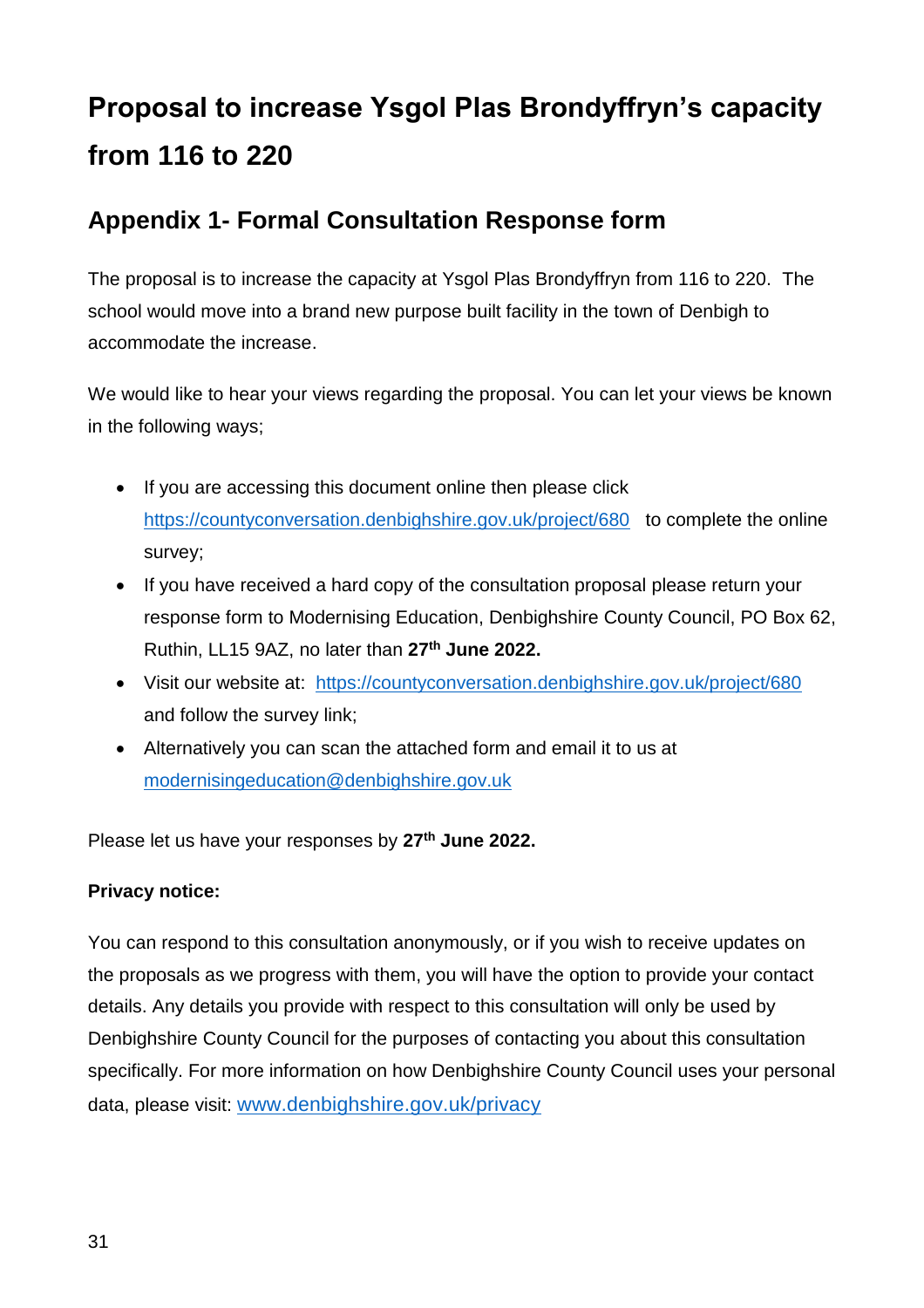#### **1. Are you in favour of the proposal?**

(Please tick one box)

| <b>Yes</b> |  |
|------------|--|
|            |  |
| <b>No</b>  |  |

#### **2. What is your interest in/ relationship to Ysgol Plas Brondyffryn?**

| I am a pupil at the school                                                         |  |
|------------------------------------------------------------------------------------|--|
| I am the parent/ carer of a pupil at the<br>school                                 |  |
| I am a teacher or other member of staff at<br>the school                           |  |
| I am a local (Denbigh) resident                                                    |  |
| I would like to be a pupil at the school, but I<br>go somewhere else at the moment |  |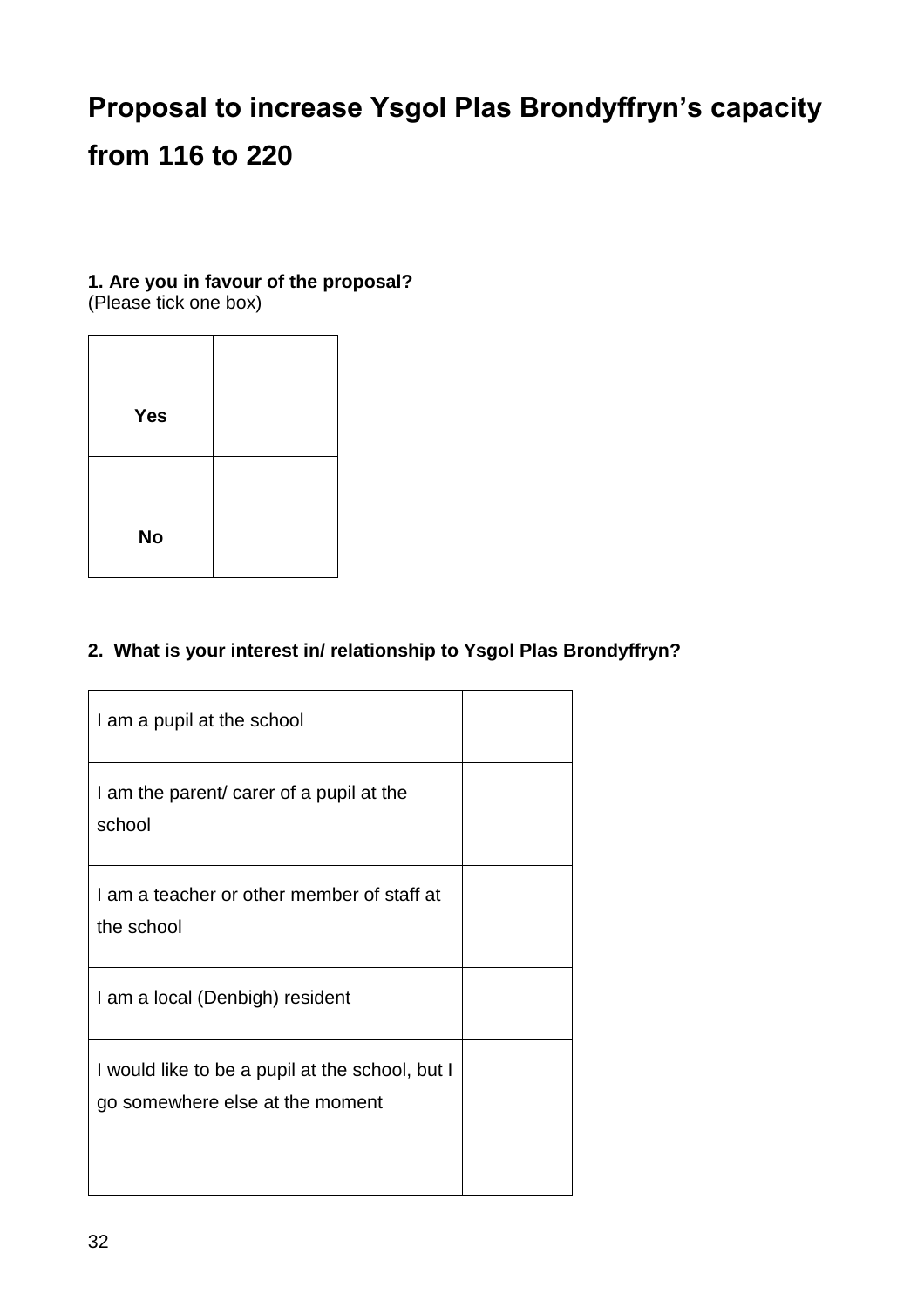| I am the parent/carer of a prospective pupil |  |
|----------------------------------------------|--|
| Other                                        |  |

### **3. Please provide comments regarding the proposal and any suggestions on alternative proposals which should be considered in the box below:**

| <b>Your Comments:-</b> |  |  |  |
|------------------------|--|--|--|
|                        |  |  |  |
|                        |  |  |  |
|                        |  |  |  |
|                        |  |  |  |
|                        |  |  |  |
|                        |  |  |  |
|                        |  |  |  |

#### **4. Your Details**

| Name:      |  |  |
|------------|--|--|
| Address    |  |  |
| Email:     |  |  |
| Telephone: |  |  |